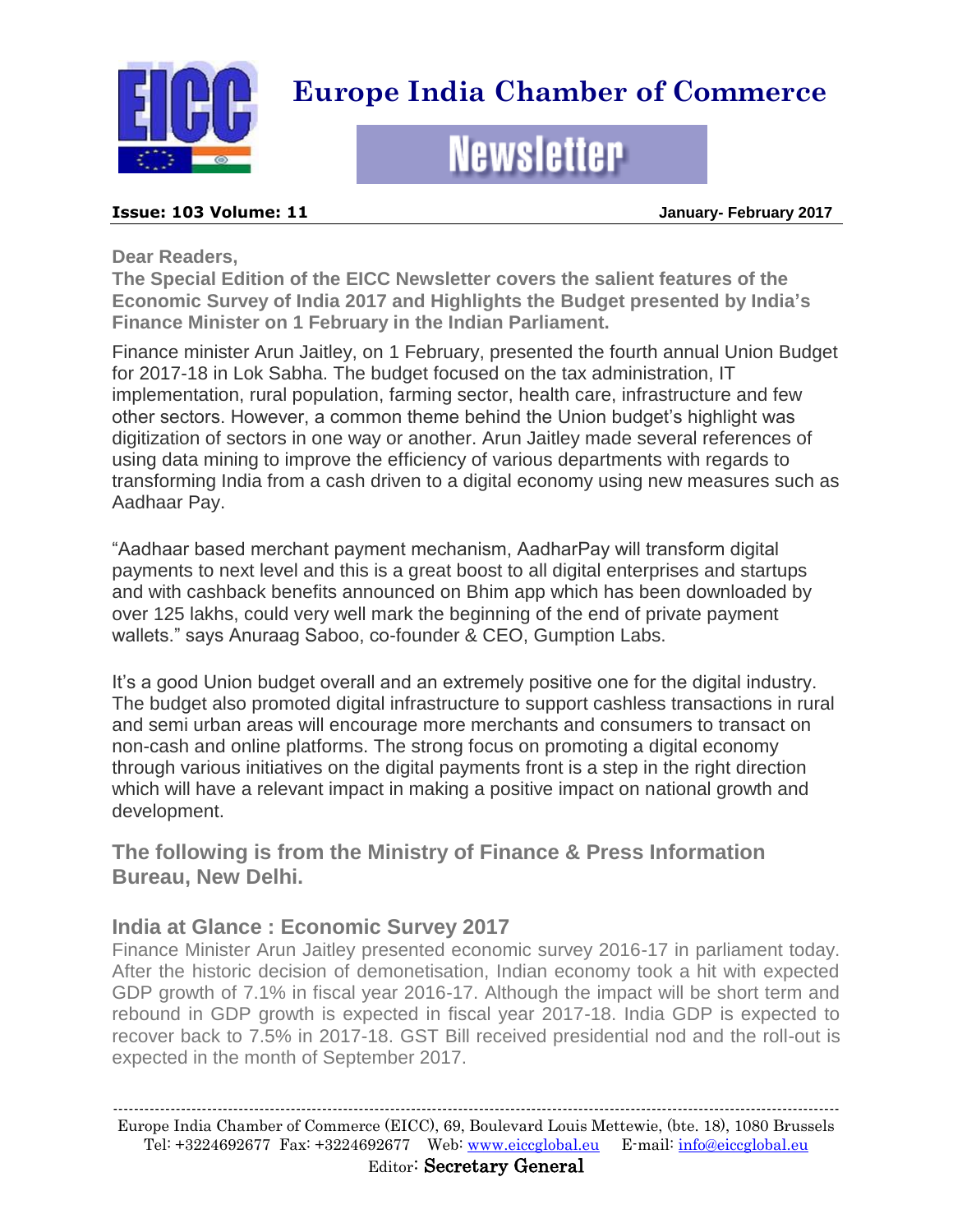Economic Survey says economic growth to return to normal as new currency notes in required quantities come back into circulation and follow-up action on demonetisation is taken. The CPI based core inflation remained stable in the current fiscal year averaging around 5 per cent. The Economic Survey says that the rupee performed better than most of the other emerging market economies.

The Indian Economy has sustained a macro-economic environment of relatively lower inflation, fiscal discipline and moderate current account deficit coupled with broadly stable rupee-dollar exchange rate. The Economic Survey 2016-17 presented in the Parliament today by the Union Finance Minister Shri Arun Jaitley states that such a sustenance is despite continuing global sluggishness. It says:

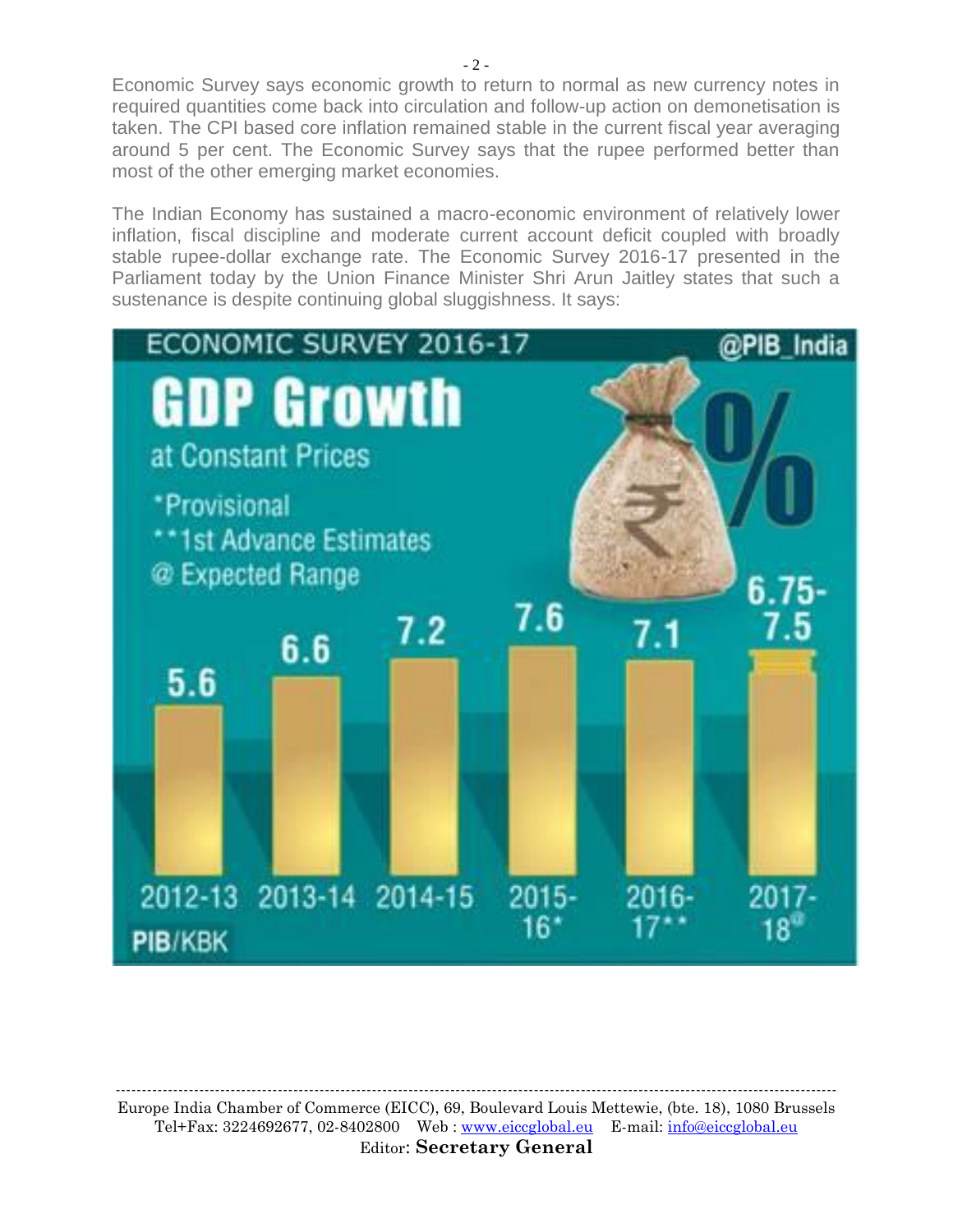- As per the advance estimates released by the Central Statistics Office, the growth rate of GDP at constant market prices for the year 2016-17 is placed at 7.1 per cent, as against 7.6 per cent in 2015-16.This estimate is based mainly on information for the first seven to eight months of the financial year. Government final consumption expenditure is the major driver of GDP growth in the current year.
- Fixed investment (gross fixed capital formation) to GDP ratio (at current prices) is estimated to be 26.6 per cent in 2016-17, vis-à-vis 29.3 per cent in 2015-16.
- For 2017-18, it is expected that the growth would return to normal as the new currency notes in required quantities come back into circulation and as follow-up actions to demonetisation are taken. On balance, there is a likelihood that Indian economy may recover back to 6.75 per cent to 7.5 per cent in 2017-18.

# **Fiscal**

- Indirect taxes grew by 26.9 per cent during April-November 2016.
- The strong growth in revenue expenditure during April-November 2016 was boosted mainly by a 23.2 per cent increase in salaries due to the implementation of the Seventh Pay Commission and a 39.5 per cent increase in the grants for creation of capital assets.

# **Prices**

- The headline inflation as measured by Consumer Price Index (CPI) remained under control for the third successive financial year. The average CPI inflation declined to 4.9 per cent in 2015-16 from 5.9 per cent in 2014-15 and stood at 4.8 per cent during April-December 2015.
- Inflation based on Wholesale Price Index (WPI) declined to (-) 2.5 per cent in 2015-16 from 2.0 per cent in 2014-15 and averaged 2.9 per cent during April-December 2016.
- Inflation is repeatedly being driven by narrow group of food items, of these pulses continued to be the major contributor of food inflation.
- The CPI based core inflation has remained sticky in the current fiscal year averaging around 5 per cent.

**Trade**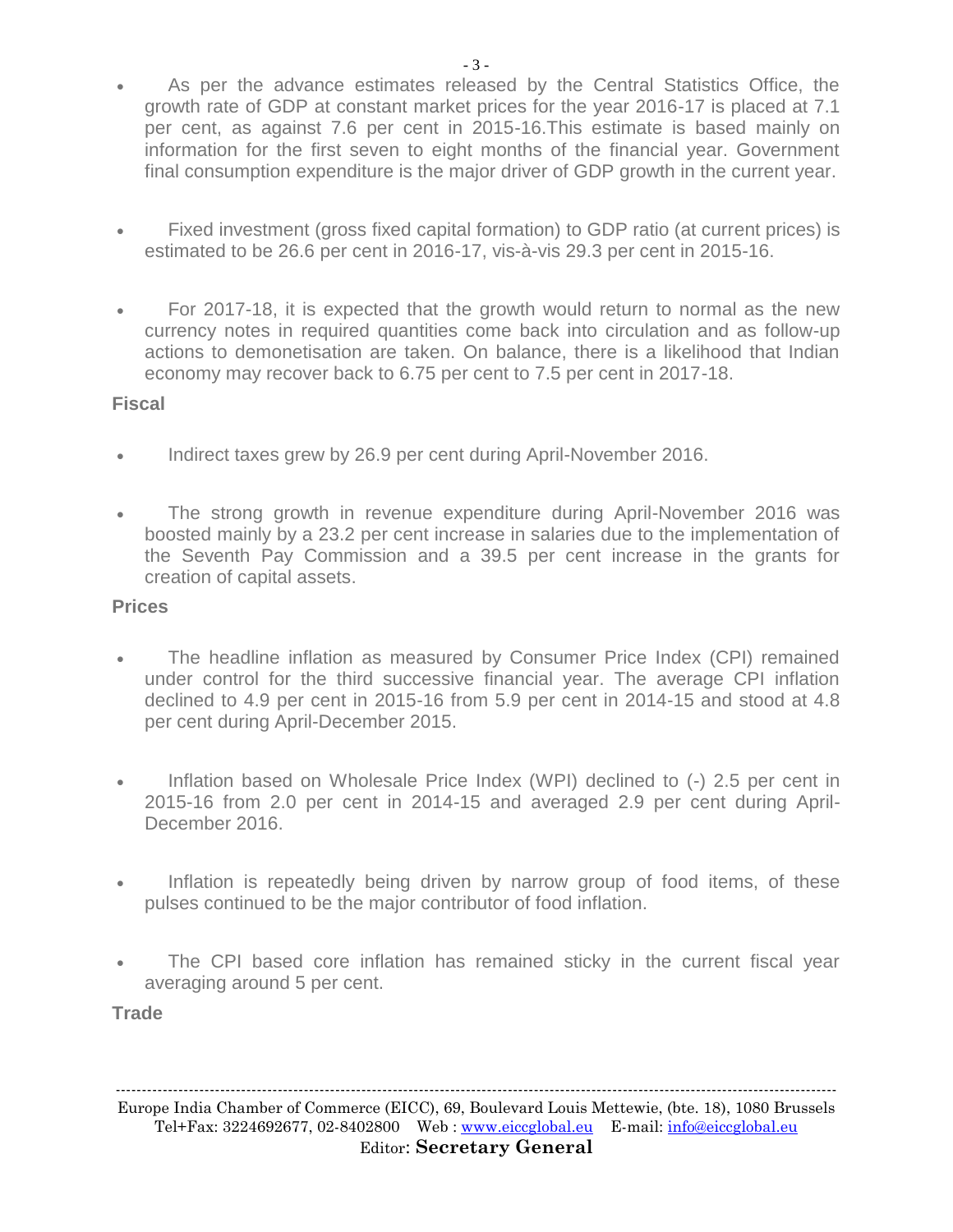- The trend of negative export growth was reversed somewhat during 2016-17 (April-December), with exports growing at 0.7 per cent to US\$ 198.8 billion. During 2016-17 (April-December) imports declined by 7.4 per cent to US\$ 275.4 billion.
- Trade deficit declined to US\$ 76.5 billion in 2016-17 (April-December) as compared to US\$ 100.1 billion in the corresponding period of the previous year.
- The current account deficit (CAD) narrowed in the first half (H1) of 2016-17 to 0.3 per cent of GDP from 1.5 per cent in H1 of 2015-16 and 1.1 per cent in 2015-16 full year.
- Robust inflows of foreign direct investment and net positive inflow of foreign portfolio investment were sufficient to finance CAD leading to an accretion in foreign exchange reserves in H1 of 2016-17.
- In H1 of 2016-17, India's foreign exchange reserves increased by US\$ 15.5 billion on BoP basis.
- During 2016-17 so far, the rupee has performed better than most of the other emerging market economies.

# **External Debt**

- At end-September 2016, India's external debt stock stood at US\$ 484.3 billion, recording a decline of US\$ 0.8 billion over the level at end-March 2016.
- Most of the key external debt indicators showed an improvement in September 2016 vis-à-vis March 2016. The share of short-term debt in total external debt declined to 16.8 per cent at end-September 2016 and foreign exchange reserves provided a cover of 76.8 per cent to the total external debt stock.
- India's key debt indicators compare well with other indebted developing countries and India continues to be among the less vulnerable countries.

# **Agriculture**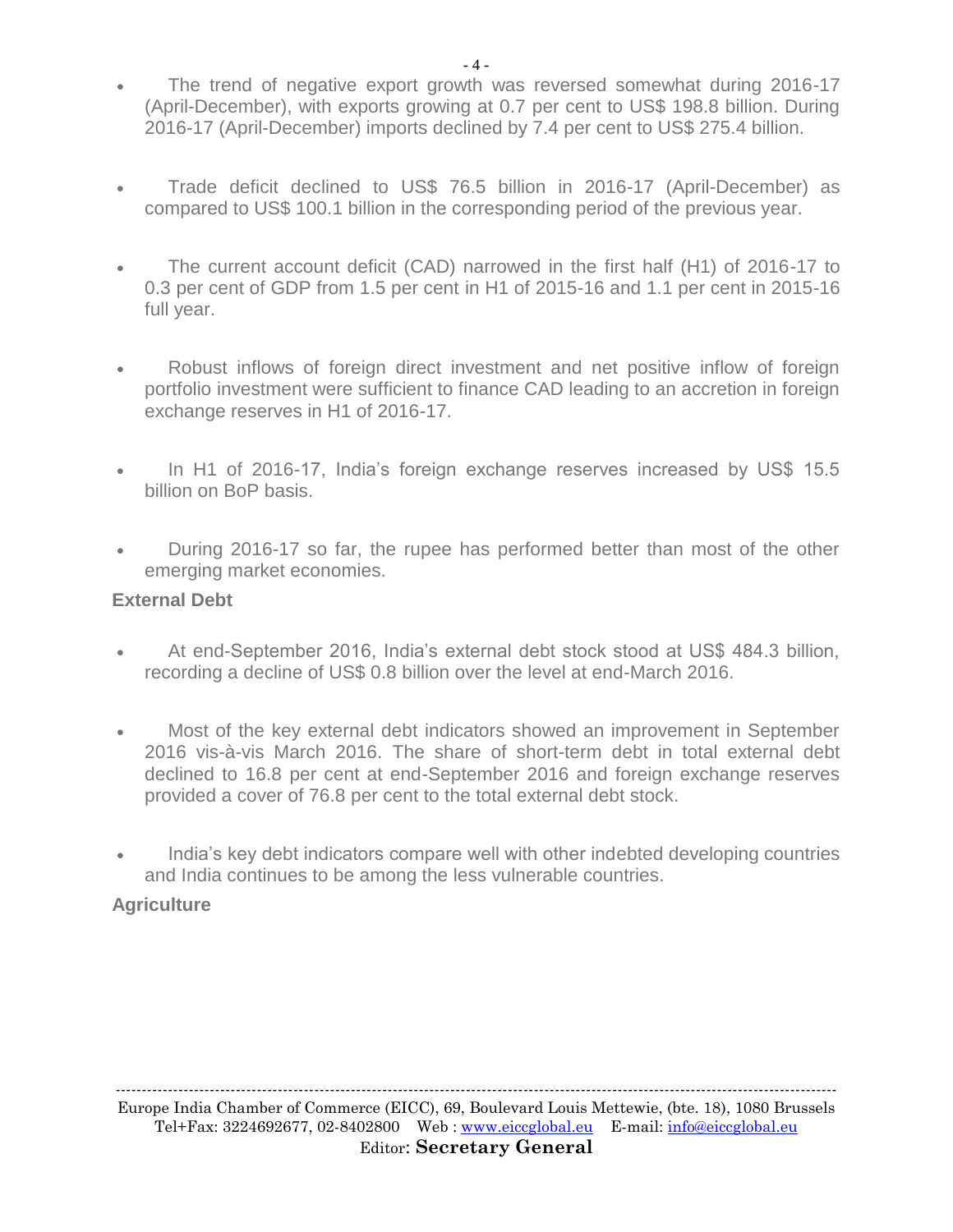

- Agriculture sector is estimated to grow at 4.1 per cent in 2016-17 as opposed to 1.2 per cent in 2015-16; the higher growth in agriculture sector is not surprising as the monsoon rains were much better in the current year than the previous two years.
- The total area coverage under Rabi crops as on 13.01.2017 for 2016-17 is 616.2 lakh hectares which is 5.9 per cent higher than that in the corresponding week of last year.
- The area coverage under wheat as on 13.01.2017 for 2016-17 is 7.1 percent higher than that in the corresponding week of last year. The area coverage under gram as on 13.01.2017 for 2016-17 is 10.6 percent higher than that in the corresponding week of last year.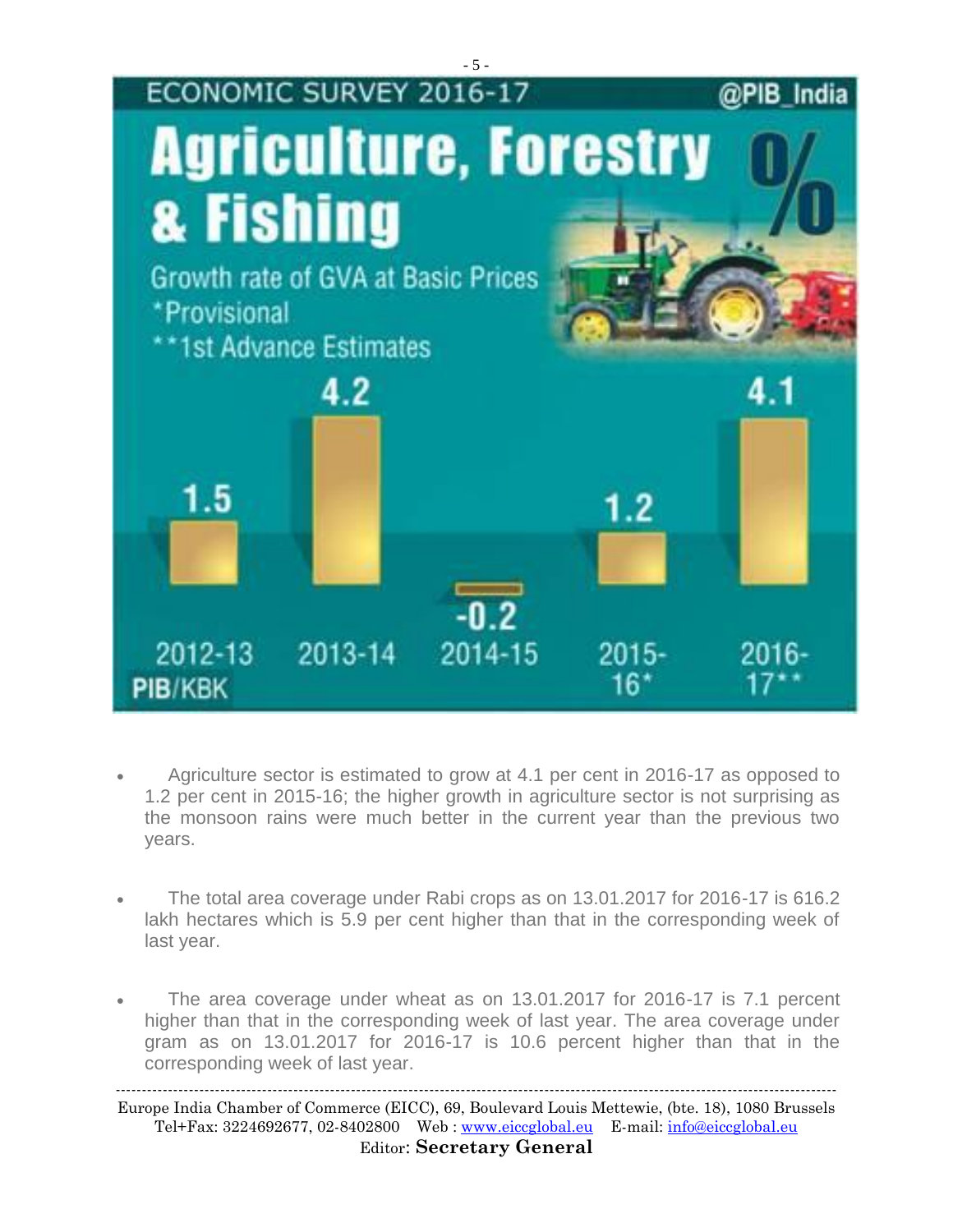Growth rate of the industrial sector is estimated to moderate to 5.2 per cent in 2016-17 from 7.4 per cent in 2015-16. During April-November 2016-17, a modest growth of 0.4 per cent has been observed in the Index of Industrial Production (IIP).



The eight-core infrastructure supportive industries, viz. coal, crude oil, natural gas, refinery products, fertilizers, steel, cement and electricity registered a cumulative growth of 4.9 per cent during April-November 2016-17 as compared to 2.5 per cent during April-November 2015-16. The production of refinery products, fertilizers, steel, electricity and cement increased substantially, while the production of crude oil, natural gas fell during April-November 2016-17. Coal production attained lower growth during the same period.

The performance of corporate sector (Reserve Bank of India, January 2017) highlighted that the growth of sales grew by 1.9 per cent in Q2 of 2016-17 as compared to near stagnant growth of 0.1 per cent in Q1 of 2016-17. Growth in net profit registered a remarkable growth of 16.0 per cent in Q2 of 2016-17 as compared to 11.2 per cent in Q1 of 2016-17.

# **Services**

Service sector is estimated to grow at 8.9 per cent in 2016-17, almost the same as in 2015-16. It is the significant pick-up in public administration, defence and other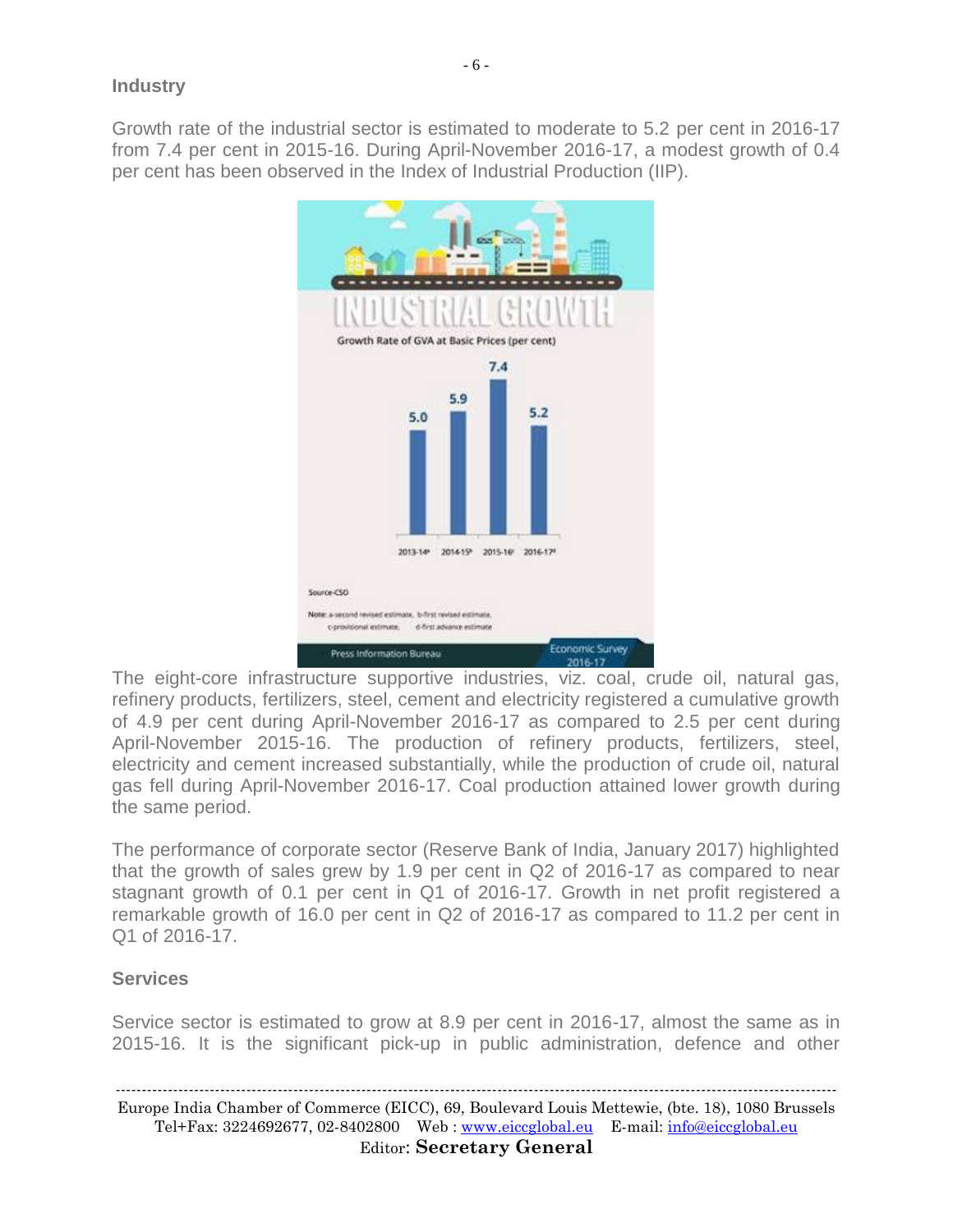services, boosted by the payouts of the Seventh Pay Commission that is estimated to push up the growth in services.

### **Social Infrastructure, Employment and Human Development**

The Parliament has passed the "Rights of Persons with Disabilities Act, 2016". The Act aims at securing and enhancing the rights and entitlements of Persons with Disabilities. The Act has proposed to increase the reservation in vacancies in government establishments from 3 per cent to 4 per cent for those persons with benchmark disability and high support needs.

Source – Ministry of Finance & Press Information Bureau, New Delhi.

#### **Jaitley budgets for growth, offers tax sops for salaried**

Presenting the fourth annual budget of the NDA government in Parliament on 1 February, finance minister Arun Jaitley proposed to ramp up spending on rural areas, infrastructure and poverty alleviation, even as he sought to reduce the tax burden on individual taxpayers, especially in the lower tax brackets.

Stating that the impact on growth from the government's cash crackdown would wear off soon, Jaitley said he has budgeted for the poor. Yet, while vowing prudent fiscal management, he also raised the central government's fiscal deficit target for fiscal 2017-18 to 3.2 per cent of gross domestic product to cover the increase in spending.

Jaitley proposed nil tax on incomes up to Rs3 lakh and a halving of tax rate to 5 per cent on incomes up to Rs5 lakh. All other categories of taxpayers in subsequent brackets will get benefit of Rs 12,500. The move will cost the government Rs15,500 crore

Those earning between Rs50 lakh and Rs1 crore will have to pay a surcharge of 10 per cent on their personal income, which will yield the government Rs2,700 crore .

The surcharge of 15 per cent will continue for all taxpayers earning Rs1 crore and above. The increase in surcharge will help the government earn more.

Finance minister further said that the government plans to enforce greater accountability on tax officer.

''I have outlined in the budget an overarching theme to transform, energise and clean India,'' said the finance minister.

In order to facilitate higher investment in affordable housing, the finance minister proposed that affordable housing will now be given infrastructure status, which will enable these projects to avail the associated benefits. In addition to the interest subvention for housing loans announced by the prime minister and the reduced lending rates by banks post-demonetisation, the National Housing Bank will refinance individual housing loans of about Rs20,000 crore in 2017-18.

He also proposed an increase in the allocation for welfare of women and children from Rs1,56,528 crore in Budget Estimates for 2016-17 to Rs1,84,632 crore in 2017-18 in the General Budget 2017-18.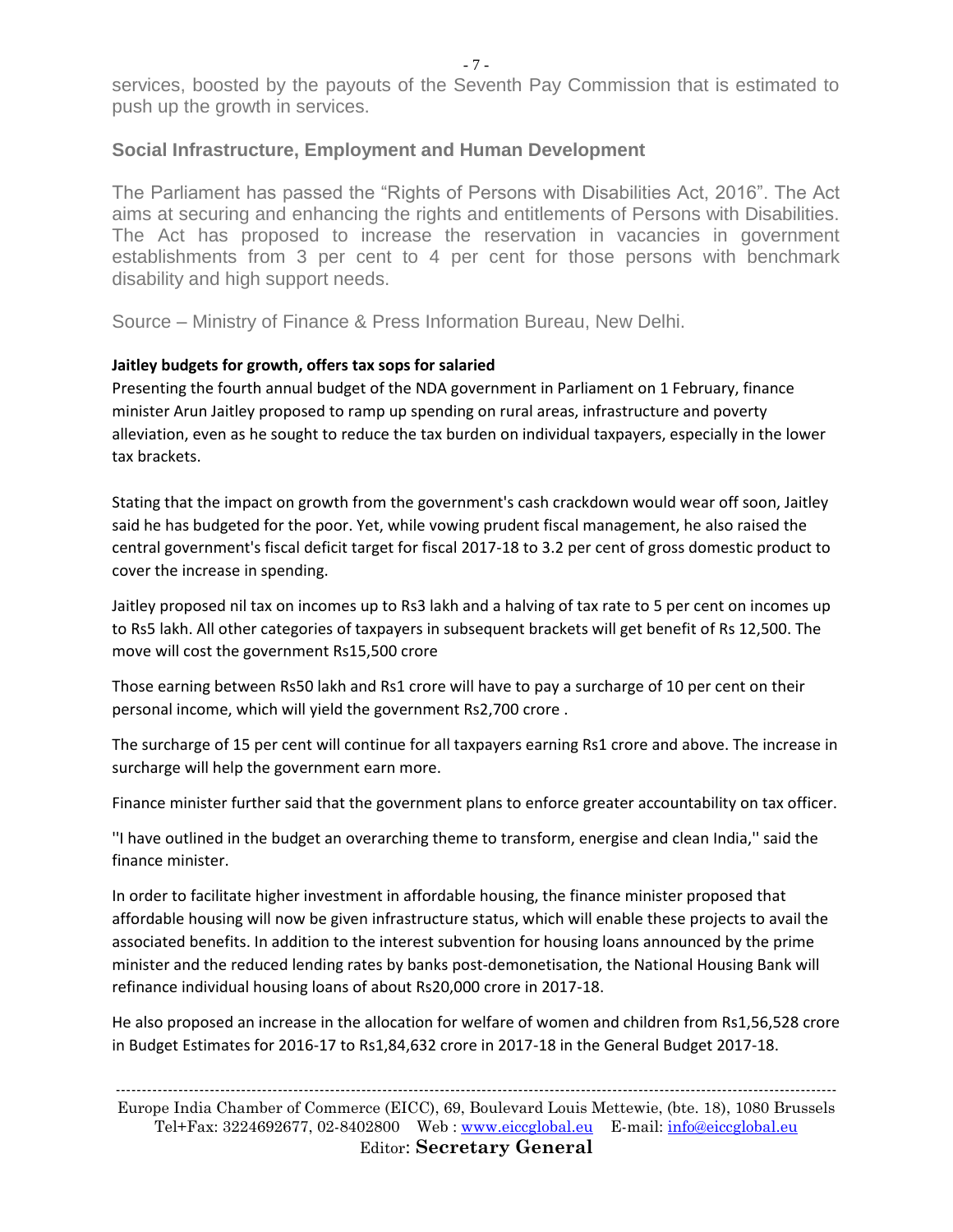For the welfare of women and children under various schemes across all ministries the union minister for finance and corporate affairs, Arun Jaitley in his budget speech today said that the allocation has been increased from Rs1,56,528 crore in BE 2016-17 to Rs1,84,632 crore in 2017-18.

Jaitley in his speech announced setting up of Mahila Shakti Kendra at village level with an allocation of Rs500 crore in 1.4 million ICDS Anganwadi Centres. He said that these centres will provide one stop convergent support services for empowering rural women with opportunities for skill development, employment, digital literacy, health and nutrition. He also said that under the nationwide scheme for financial assistance to pregnant women announced by Prime Minister on 31 December 2016, Rs6,000 each will be transferred directly to the bank accounts of pregnant women who undergo institutional delivery and vaccinate their children.

In a bid to give a push to digital economy and weed out corruption and black money, Jaitley proposed that no transaction above Rs3 lakh will be permitted in cash. The decision follows suggestion by Special Investigation Team on Black Money to ban cash transactions above Rs3 lakhs.

Jaitley also announced a slew of reliefs in the government's continuing policy towards providing an environment of ''Ease of Doing Business''.

Accordingly, he raised the threshold limit for audit of business entities that opt for presumptive income scheme from Rs1 crore to Rs2 crore. Similarly, the threshold for the maintenance of books for individuals and HUF is proposed to be increased from turnover of Rs10 lakh to Rs25 lakh or income from Rs1.2 lakh to Rs2.5 lakh.

The finance minister further said that the foreign portfolio investor (FPI) Category I & II will be exempt from indirect transfer provision under the I-T Act. Besides, indirect transfer provision will not apply in case of redemption of shares or interests outside India as a result of or arising out of redemption or sale of investment in India which is chargeable to tax in India. This will remove apprehensions over taxation upon transfer of stake of investors of India-based funds located abroad but investing in India-based companies, he added.

Bringing relief to individual insurance agents, Jaitley said they will be exempted from the TDS provision of 5 per cent being deducted from commission payable after filing a self-declaration that their income is below taxable limit. Professionals with receipt up to Rs50 lakh per year can pay advance tax towards presumptive taxation in one installment instead of four.

# *Strengthening ''Ease of Doing Business''*

While presenting the General Budget 2017-18 in Lok Sabha, finance minister, Arun Jaitley announced a slew of reliefs in the government's continuing policy towards providing an environment of ''Ease of Doing Business''.

Jaitley raised the threshold limit for audit of business entities that opt for presumptive income scheme from Rs1 crore to Rs2 crore. Similarly, the threshold for the maintenance of books for individuals and HUF is proposed to be increased from turnover of Rs10 lakh to Rs25 lakh or income from Rs1.2 lakh to Rs2.5 lakh.

- 8 -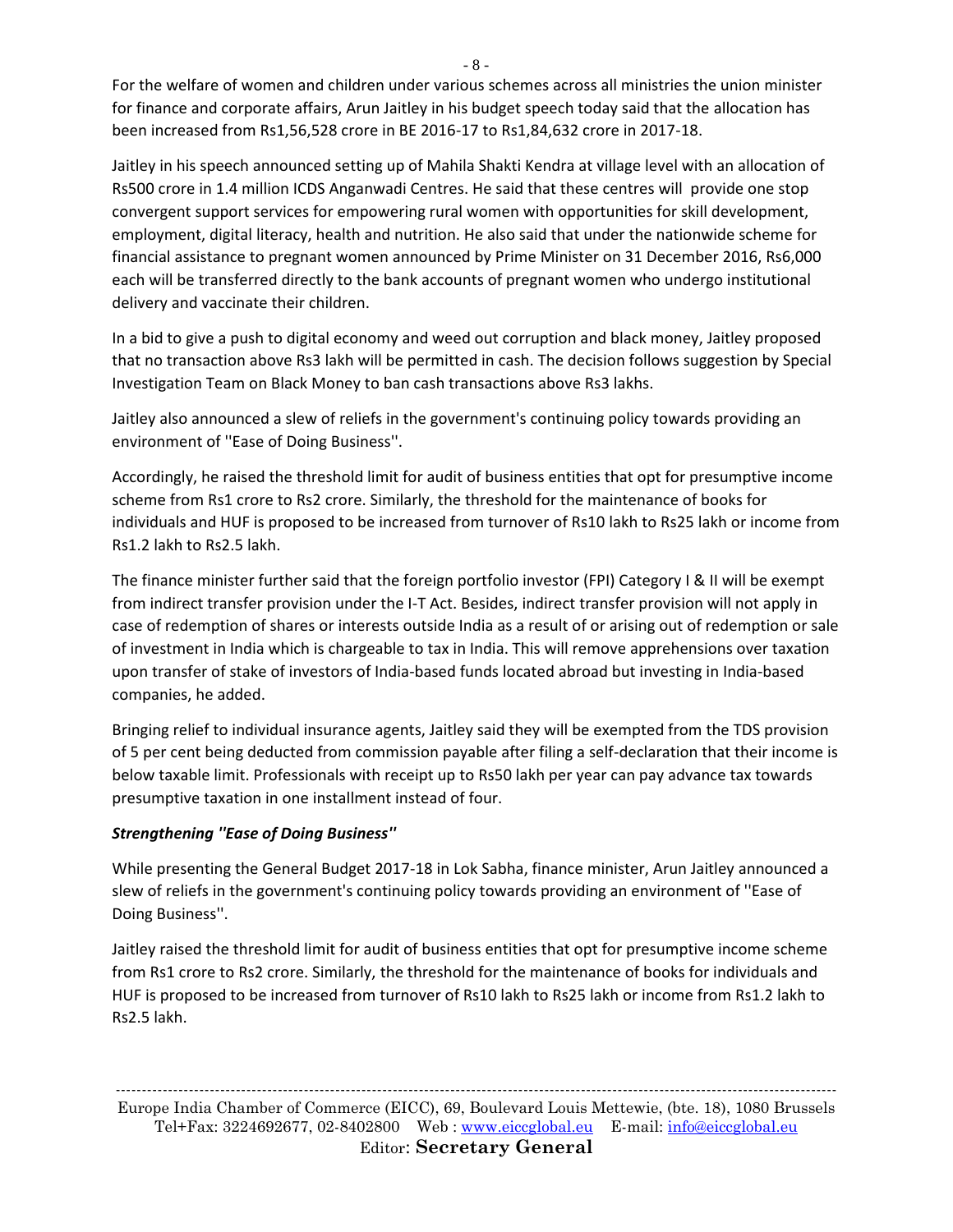He further said that the Foreign Portfolio Investor (FPI) Category I & II will be exempt from indirect transfer provision under the IT Act. Besides, indirect transfer provision shall not apply in case of redemption of shares or interests outside India as a result of or arising out of redemption or sale of investment in India which is chargeable to tax in India. This will remove apprehensions over taxation upon transfer of stake of investors of India-based funds located abroad but investing in India-based companies, he added.

In order to allow the people to claim the refund expeditiously, the Jaitley said that the time period for revising a tax return is being reduced to 12 months from completion of financial year, at par with the time period for filing of return. Also, the time for completion of scrutiny assessments is being compressed further from 21 months to 18 months for Assessment Year 2018-19 and further to 12 months for Assessment Year 2019-20 and thereafter, he added.

The finance minister proposed to restrict the scope of domestic transfer pricing only if one of the entities involved in related party transaction enjoys specified profit-linked deduction. Shri Jaitley said this will reduce the compliance burden for domestic companies since the number of entities being covered under domestic pricing had gone up substantially resulting in longer scrutiny.

#### *Individual insurance agents below taxable limit exempt from TDS*

Bringing relief to individual insurance agents, The finance minister said they will be exempted from the TDS provision of 5 being deducted from commission payable after filing a self-declaration that their income is below taxable limit.

Professionals with receipt upto Rs50 lakh annually can pay advance tax towards presumptive taxation in one installment instead of four.

Jaitley proposes to make gains in India tax-free for foreign funds

Presenting the Union Budget 2017-18 in Parliament on Wednesday, finance minister Arun Jaitley proposed to exempt foreign portfolio investors (FPIs) who thrive on the Indian secondary market investments, from the tax provisions governing indirect transfer of assets, setting aside a December circular that had sought to bring such transactions by overseas funds within the ambit of Indian taxes.

Foreign funds welcomed the proposal, which is aimed at giving a boost to overseas investments as foreign players have been the backbone of Indian stock markets and have big stakes here.

The government has now proposed to amend the I-T Act to exempt category I and II FPIs from taxation on indirect transfers, with retrospective effect from 2012, when the Income Tax Act was amended to provide for taxation of those transactions of transfer of shares or interest in a foreign entity deriving its value substantially from Indian assets.

The move allays apprehensions of foreign fund managers over the difficulties that arise in the case of transfer of stake of investors of India-focused funds located abroad, but investing in India-based companies.

Overseas fund managers had sought clarity on the Central Board of Direct Taxes (CBDT) circular that said FPIs would be subject to tax on indirect transfer of shares, a move the market sees as a repeat of the Vodafone story, which could lead to protracted litigation and international arbitration.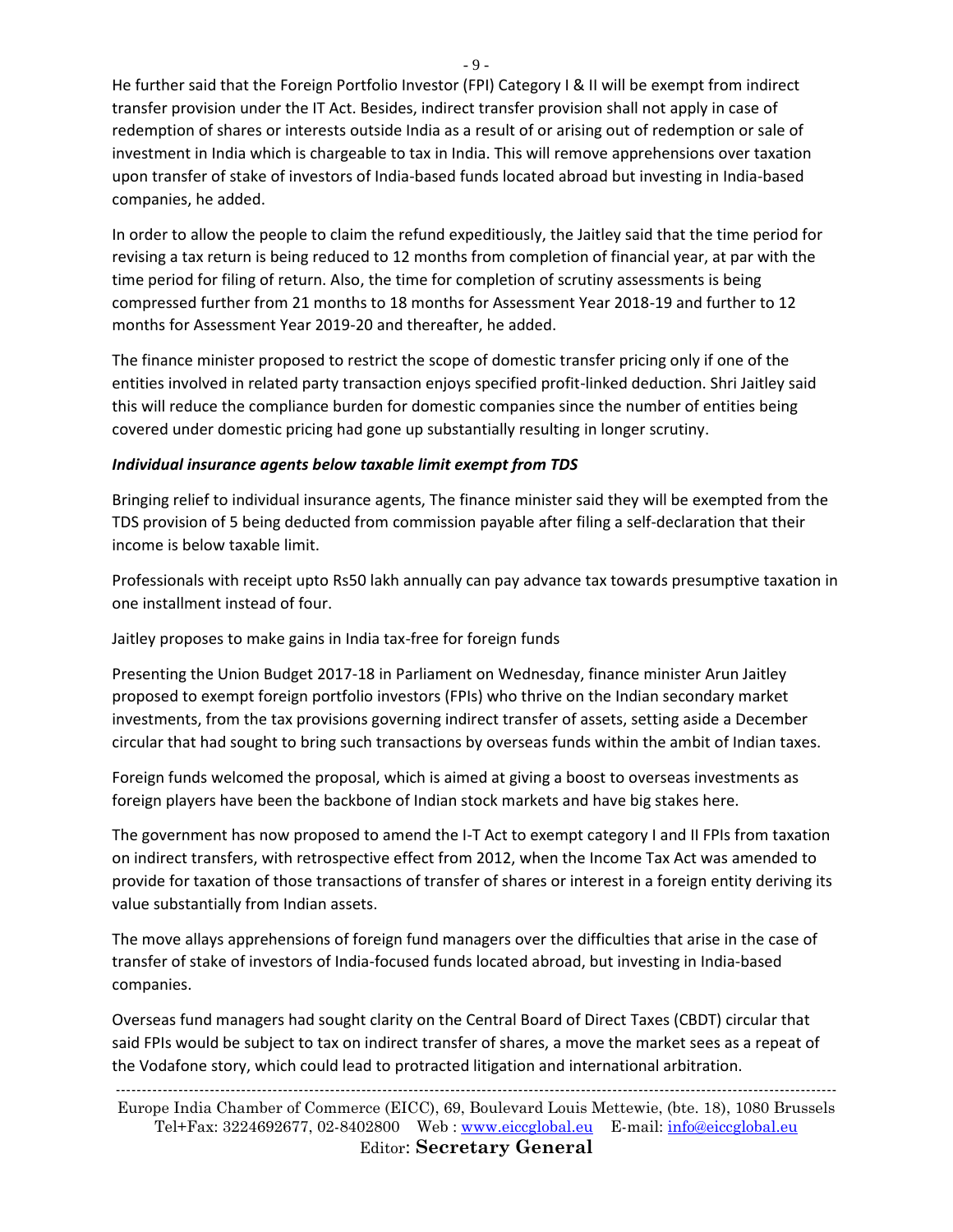According to the tax authorities, all income arising from Indian assets or through the transfer of a capital asset situated in India was to be deemed to accrue or arise in India and taxed here. The budget announcement has now removed FPIs from the ambit of such taxation.

FPIs, which include large pension and endowment funds, allocate their capital in lieu of redeemable units to step-down offshore investment vehicles, such as emerging market (EM) funds. These funds further invest in Singapore or Mauritius-based India-focused funds, which finally deploy the money in India. Since Indian funds are subject to securities transaction and short-term capital gains taxes, experts argued that taxing ultimate beneficiaries too, on redemption of their units was double taxation.

The finance minister has clarified that indirect transfer provisions will not apply in case of redemption of shares or interests outside India as a result of, or arising out of redemption, or sale of investment in India -transactions that are chargeable to tax in India.

#### *Union Budget 2017: Highlights*

1. India stands out as a bright spot amid world economic gloom .

2. Our focus will be on energising youth to reap benefits of growth and employment.

3. IMF estimates world GDP will grow by 3.4 per cent in 2017 .

4. Oil prices, rising dollar and volatile commodity prices seen as risks to Indian economy.

5. India is seen as engine of global growth, have witnessed historic reform in last one year.

6. Demonetisation is a bold and decisive measure, for many decades tax evasion was a way of life for many.

7. Note ban is expected to have only a transient impact on economy .

8. I am reminded of what our father of the nation Mahatma Gandhi said: "A right cause never fails".

9. The pace of remonetisation has picked up.

10. Effects of demonetisation not expected to spill over to next year.

11. Budget preponement to February 1 will give sufficient time to departments to implement government schemes.

12. Our Budget agenda is - transform, energise and clean India - TEC India.

13. Our approach in preparing the Budget is to spend more on rural areas, infrastructure and poverty alleviation with fiscal prudence .

14. Agriculture sector is expected to grow at 4.6%, agriculture expenditure targeted at Rs 10 lakh crore.

15. 36% increase in FDI flow; forex reserves at \$361 billion in January, which is enough to cover 12 months needs.

16. Allocation under MNREGA increased to 48,000 crore from Rs 38,500 crore. This is highest ever allocation

------------------------------------------------------------------------------------------------------------------------------------------

Europe India Chamber of Commerce (EICC), 69, Boulevard Louis Mettewie, (bte. 18), 1080 Brussels Tel+Fax: 3224692677, 02-8402800 Web : [www.eiccglobal.eu](http://www.eiccglobal.eu/) E-mail: [info@eiccglobal.eu](mailto:info@eiccglobal.eu) Editor: **Secretary General**

 $-10-$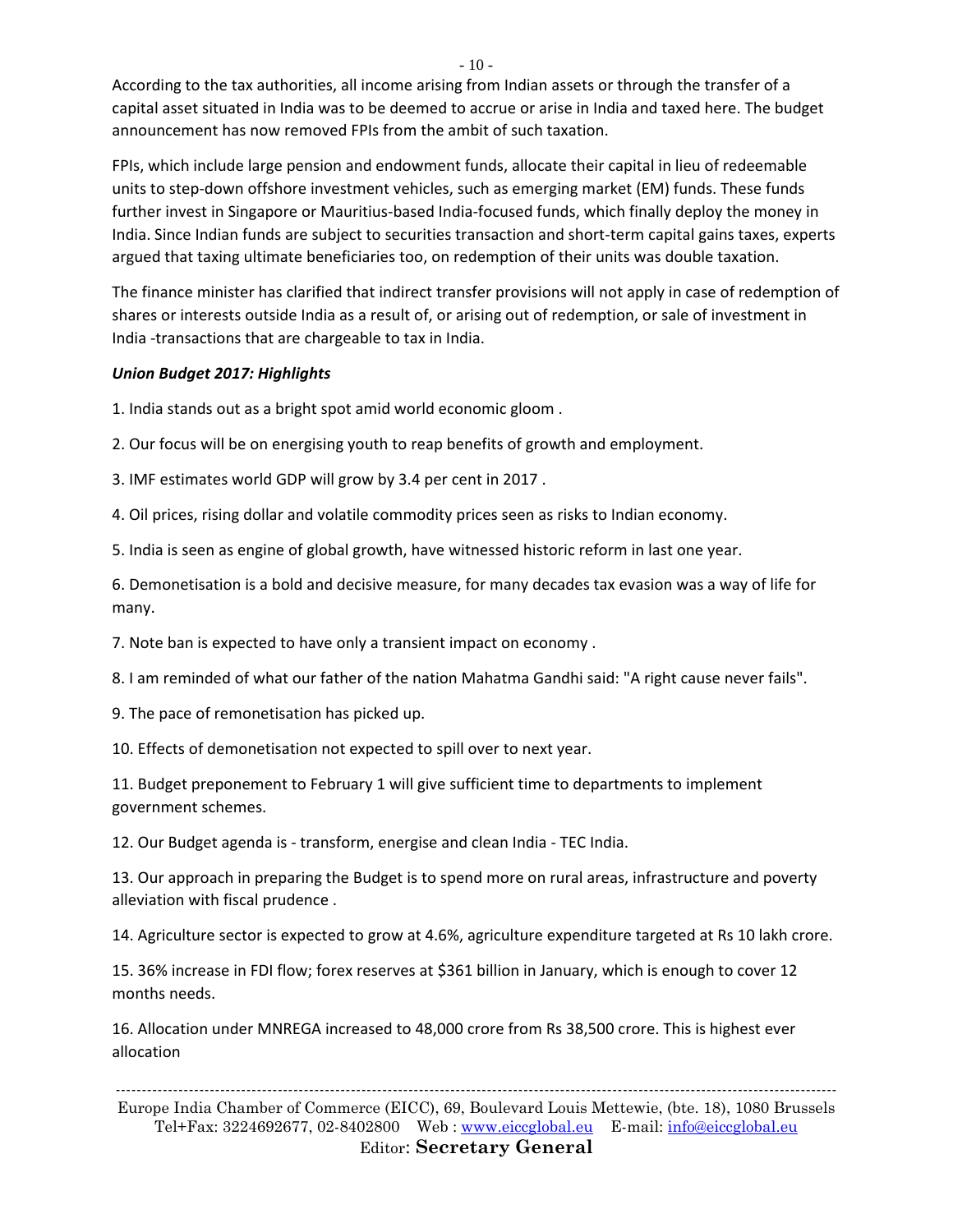- 11 -

17. Total allocation for rural, agricultural and allied sectors for 2017-18 is Rs 187223 crore, which is 24% higher than last year .

18. One crore houses for poor by 2019.

19. Safe drinking water to cover 28,000 arsenic and Fluoride-affected habitations in the next four years.

20. 133-km road per day constructed under Pradhan Mantri Gram Sadak Yojana as against 73-km in 2011-14 .

21. For senior citizens, Aadhar cards giving their health condition will be introduced .

22. Two new All India Institute of Medical Sciences(AIIMS) to be set up in Jharkhand and Gujarat .

23. 3500km railway lines to be put up.

.

24. Service charge on rail tickets booked through IRCTC to be withdrawn.

25. Rail safety fund with corpus of Rs 100,000 crore will be created over a period of five years.

26. 500 rail stations to be made differently abled-friendly by providing lifts and escalators .

27. A new metro rail policy will be announced, this will open up new jobs for our youth.

28. Foreign investment promotion board (FIPB) to be abolished .

29. Allocation for infrastructure stands at a record Rs 3,96,135 crore .

30. Government to set up strategic crude oil reserves in Odisha and Rajasthan.

31. 1.25 crore people have already adopted Bhim App for digital payments .

32. Aadhaar Pay- an app for merchants- to be launched' 20 lakh aadhaar-based POS by September 2017

33. Government is considering introduction of new law to confiscate assets of offenders who escape the country.

34. Defence expenditure excluding pension at Rs 2.74 lakh crore .

35. Fiscal deficit for 2017-18 pegged at 3.2 percent of GDP .

36. Fiscal deficit target for next three years pegged at 3 percent.

37. India's tax-to GDP ratio is very low. We are largely a tax non compliance society, when too many people evade taxes burden falls on those who are honest.

38. Out of 3.7 crore who filed tax returns in 2015-16, only 24 lakh persons showed income above Rs 10 lakh.

39. Of 76 lakh individuals who reported income of over Rs 5 lakh, 56 lakh are salaried.

40. Small firms with turnover up to Rs 50 crore to pay 25% tax now, instead of 30%.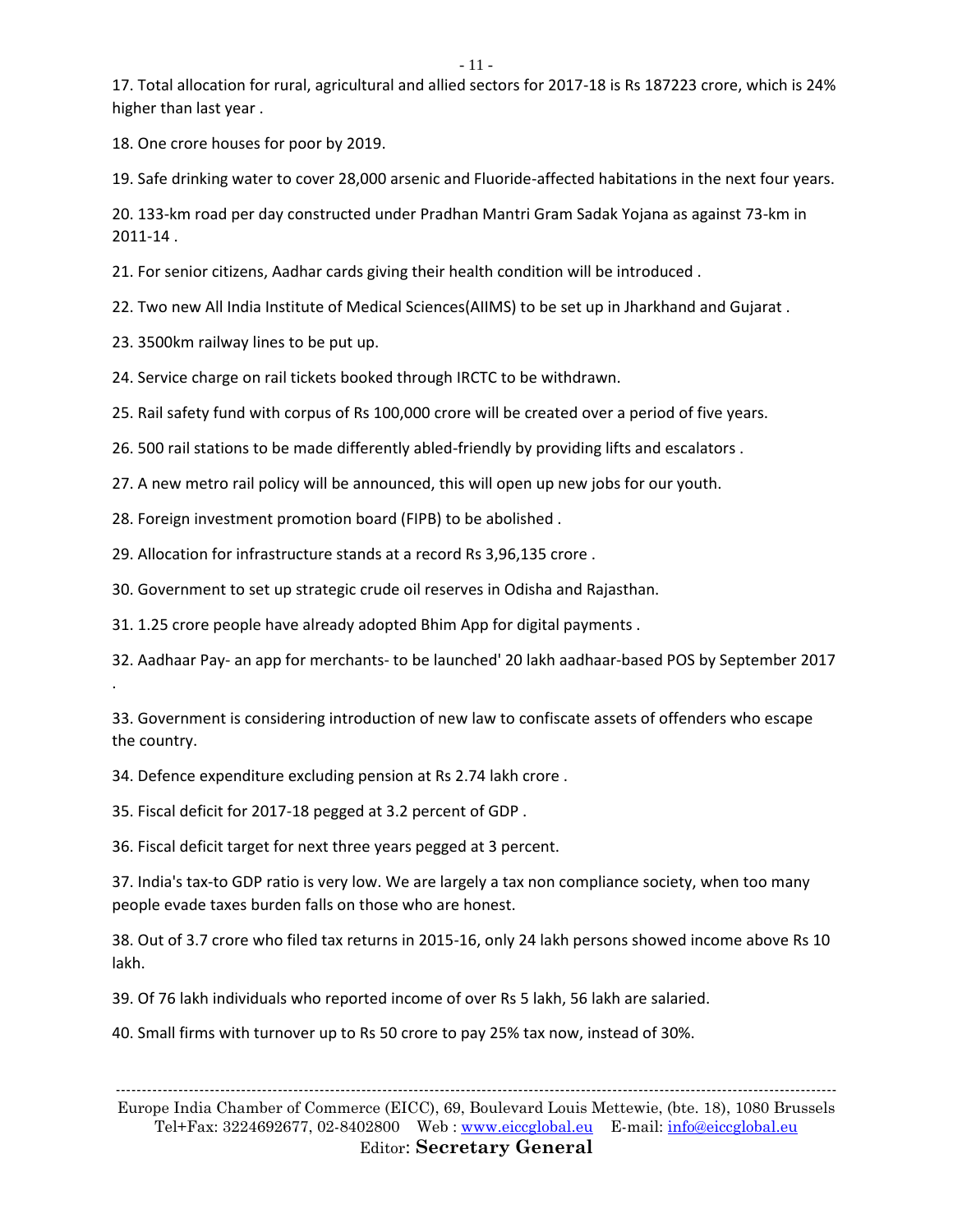- 12 -

41. Black money SIT has suggested no cash transaction above Rs 3 lakh. The government has accepted this recommendation .

42. Maximum cash donation any party can receive will be Rs 2000 from one source.

43. Political parties will be entitled to receive donations by cheques or digital modes .

44. An amendment being proposed to RBI Act to enable the issuance of electoral bonds for political funding.

45. Jaitley reduces income tax rate from 10% to 5% for tax slab of Rs 250,000 to Rs 500,000 .

46. Surcharge of 10% for those whose annual income is Rs 50 lakh to 1 crore .

47. 15% surcharge on incomes above Rs 1 crore to continue.

48. Food subsidy estimated at Rs 1.45 trillion in 2017/18 versus Rs 1.35 trillion revised estimate for 2016/17

Highlights of Union Budget 2017-18

The Budget broadly focussed on 10 themes viz. farming sector, rural population, the youth, the poor to name a few.

The 2017 Union Budget, presented by Finance Minister Arun Jaitley, was broadly focused on 10 themes — the farming sector, the rural population, the youth, the poor and underprivileged health care, infrastructure, the financial sector for stronger institutions, speedy accountability, public services, prudent fiscal management and tax administration for the honest.

Highlights of Mr. Jaitley's Budget speech:

Demonetisation

1.Demonetisation is expected to have a transient impact on the economy.

2.It will have a great impact on the economy and lives of people .

3.Demonetisation is a bold and decisive measure that will lead to higher GDP growth.

4.The effects of demonetisation will not spillover to the next fiscal.

#### Agriculture sector

1.Sowing farmers should feel secure against natural calamities.

2.A sum of Rs. 10 lakh crore is allocated as credit to farmers, with 60 days interest waiver.

3.NABARD fund will be increased to Rs. 40,000 crore.

4.Government will set up mini labs in Krishi Vigyan Kendras for soil testing.

5.A dedicated micro irrigation fund will be set up for NABARD with Rs 5,000 crore initial corpus.

6.Irrigation corpus increased from Rs 20,000 crore to Rs 40,000 crore.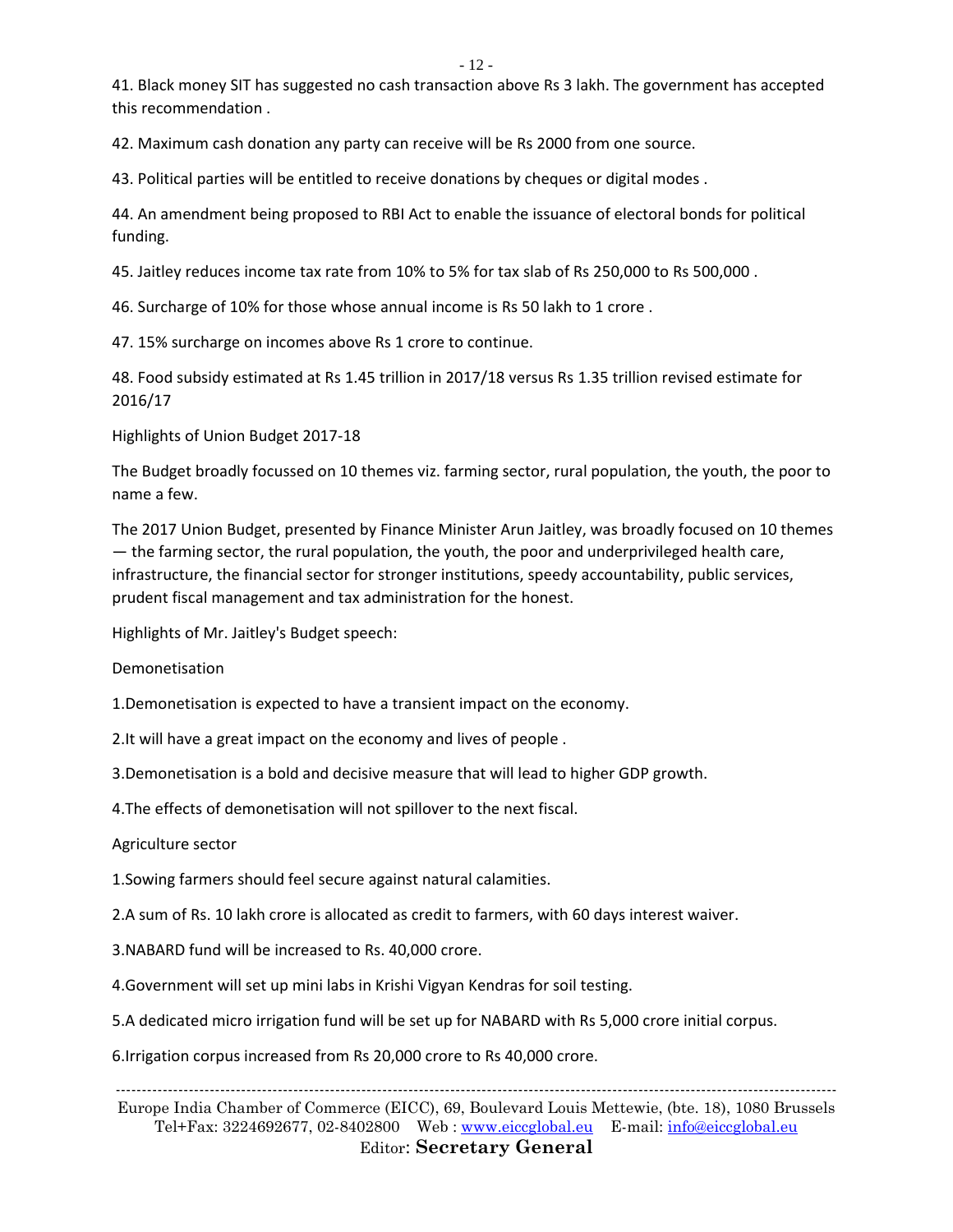7.Dairy processing infrastructure fund wlll be initially created with a corpus of Rs. 2000 crore.

8.Issuance of soil cards has gained momentum.

9.A model law on contract farming will be prepared and shared with the States.

Rural population

1.The government targets to bring 1 crore households out of poverty by 2019.

2.During 2017-18, five lakh farm ponds will be be taken up under the MGNREGA.

3.Over Rs 3 lakh crore will be spent for rural India. MGNREGA to double farmers' income.

4.Will take steps to ensure participation of women in MGNREGA up to 55%.

5.Space technology will be used in a big way to ensure MGNREGA works.

6.The government proposes to complete 1 crore houses for those without homes.

7.Will allocate Rs. 19,000 crore for Pradhan Mantri Gram Sadak Yojana in 2017-18.

8.The country well on way to achieve 100% rural electrification by March 2018.

9.Swachh Bharat mission has made tremendous progress; sanitation coverage has gone up from 42% in Oct 13 to 60% now.

For youth

1.Will introduce a system of measuring annual learning outcomes and come out with an innovation fund for secondary education.

2.Focus will be on 3,479 educationally-backward blocks.

3.Colleges will be identified based on accreditation.

4.Skill India mission was launched to maximise potential. Will set up 100 India International centres across the country.

5.Courses on foreign languages will be introduced.

6.Will take steps to create 5000 PG seats per annum.

For the poor and underprivilege health care

1.Rs. 500 crore allocated for Mahila Shakthi Kendras.

2.Under a nationwide scheme for pregnant women, Rs. 6000 will be transferred to each person.

3.A sum of Rs. 1,84,632 crore allocated for women and children.

4.Affordable housing will be given infrastructure status.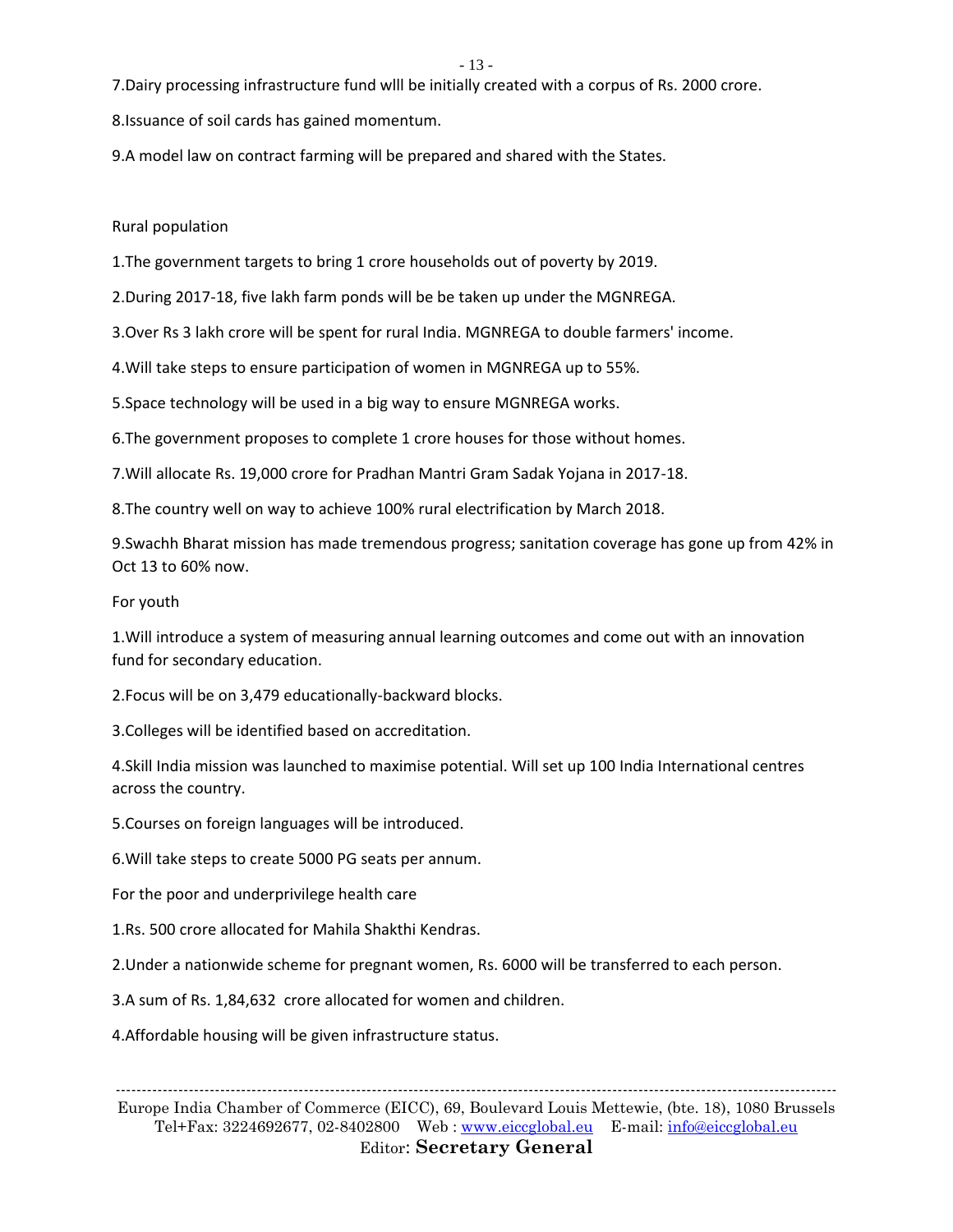5.Owing to surplus liquidity, banks have started reducing lending rates for housing.

6.Elimination of tuberculosis by 2025 targeted.

7.Health sub centres, numbering 1.5 lakh, willl be transformed into health wellness centres.

8.Two AIIMS will be set up in Jharkhand and Gujarat.

9.Will undertake structural transformation of the regulator framework for medical education.

10.Allocation for Scheduled Castes is Rs. 52,393 crore

11.Aadhaar-based smartcards will be issued to senior citizens to monitor health.

Infrastructure and railways

1.A total allocation of Rs. 39,61,354 crore has been made for infrastructure.

2.Total allocation for Railways is Rs. 1,31,000 crore.

3.No service charge on tickets booked through IRCTC.

4.Raksha coach with a corpus of Rs. 1 lakh crore for five years (for passenger safety).

5.Unmanned level crossings will be eliminated by 2020.

6.3,500 km of railway lines to be commissioned this year up from 2,800 km last year.

7.SMS-based ''clean my coach service'' is put in place.

8.Coach mitra facility will be introduced to register all coach related complaints.

9.By 2019 all trains will have bio-toilets.

10.Five-hundred stations will be made differently-abled friendly.

11.Railways to partner with logistics players for front-end and back-end solutions for select commodities.

12.Railways will offer competitive ticket booking facility.

13.Rs. 64,000 crore allocated for highways.

14.High speed Internet to be allocated to 1,50,000 gram panchayats.

15.New Metro rail policy will be announced with new modes of financing.

Energy sector

1.A strategic policy for crude reserves will be set up.

2.Rs. 1.26,000 crore received as energy production based investments.

3.Trade infra export scheme will be launched 2017-18.

Financial sector

------------------------------------------------------------------------------------------------------------------------------------------

Europe India Chamber of Commerce (EICC), 69, Boulevard Louis Mettewie, (bte. 18), 1080 Brussels Tel+Fax: 3224692677, 02-8402800 Web : [www.eiccglobal.eu](http://www.eiccglobal.eu/) E-mail: [info@eiccglobal.eu](mailto:info@eiccglobal.eu) Editor: **Secretary General**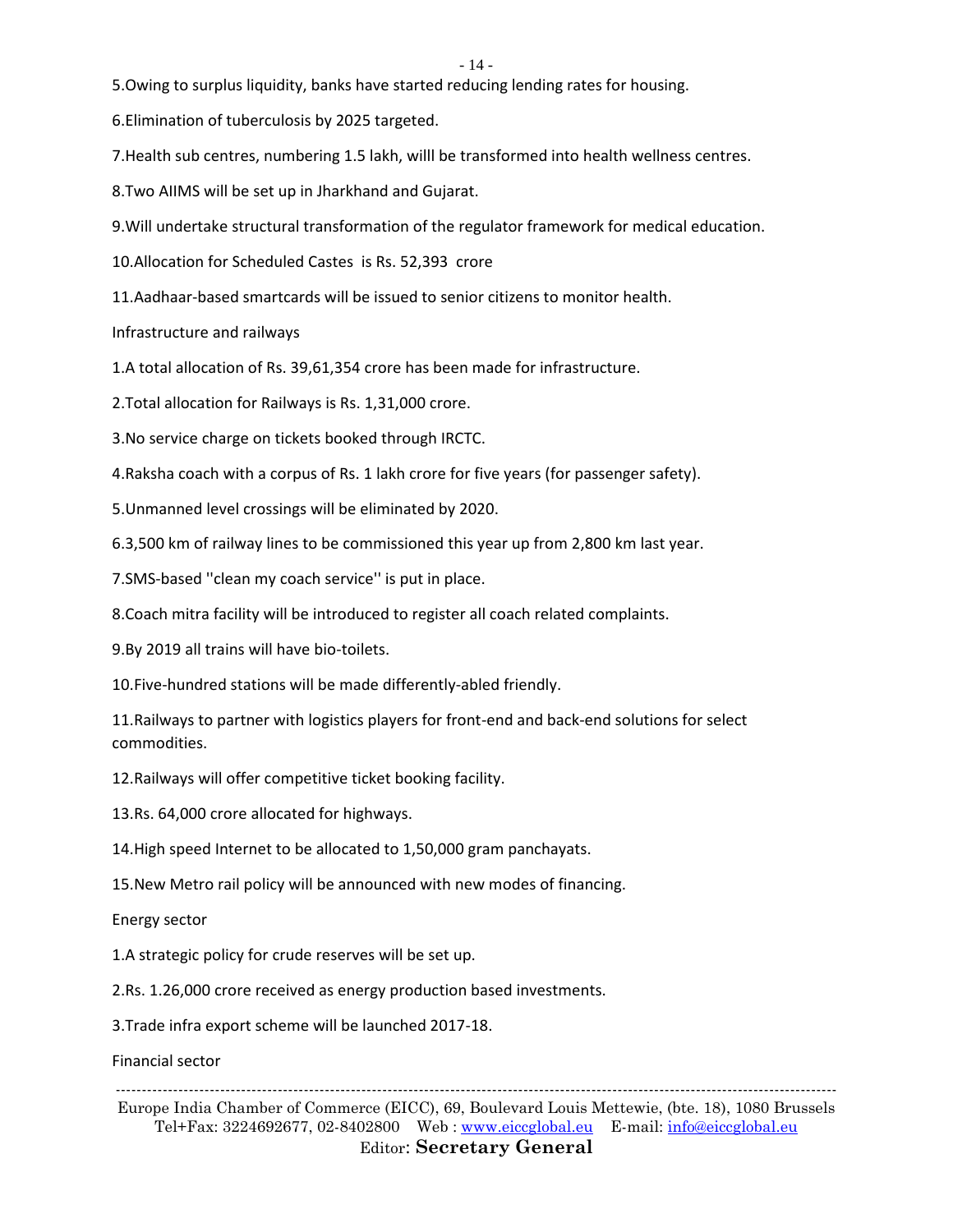1.FDI policy reforms - more than 90% of FDI inflows are now automated.

2.Shares of Railway PSE like IRCTC will be listed on stock exchanges.

3.Bill on resolution of financial firms will be introduced in this session of Parliament.

4.Foreign Investment Promotion Board will be abolished.

5.Revised mechanism to ensure time-bound listing of CPSEs.

6.Computer emergency response team for financial sector will be formed.

7.Pradhan Mantri Mudra Yojana lending target fixed at Rs 2.44 lakh crore for 2017-18.

8.Digital India - BHIM app will unleash mobile phone revolution. The government will introduce two schemes to promote BHIM App - referral bonus for the users and cash back for the traders.

9.Negotiable Instruments Act might be amended.

10.DBT to LPG consumers , Chandigarh is kerosene-free, 84 government schemes are on the DBT platform.

11.Head post office as the central office for rendering passport service.

12.Easy online booking system for Army and other defence personnel.

13.For big-time offences - including economic offenders fleeing India, the government will introduce legislative change or introduce law to confiscate the assets of these people within the country.

Fiscal situation

1.Total expenditure is Rs. 21, 47,000 crore.

2.Plan, non-plan expenditure to be abolished; focus will be on capital expenditure, which will be 25.4 %.

3.Rs. 3,000 crore under the Department of Economic Affairs for implementing the Budget announcements.

4.Expenditure for science and technology is Rs. 37,435 crore.

5.Total resources transferred to States and Union Territories is Rs 4.11 lakh crore.

6.Recommended 3% fiscal deficit for three years with a deviation of 0.5% of the GDP.

7.Revenue deficit is 1.9 %

8.Fiscal deficit of 2017-18 pegged at 3.2% of the GDP. Will remain committed to achieving 3% in the next year.

Funding of political parties

1.The maximum amount of cash donation for a political party will be Rs. 2,000 from any one source.

2.Political parties will be entitled to receive donations by cheque or digital mode from donors.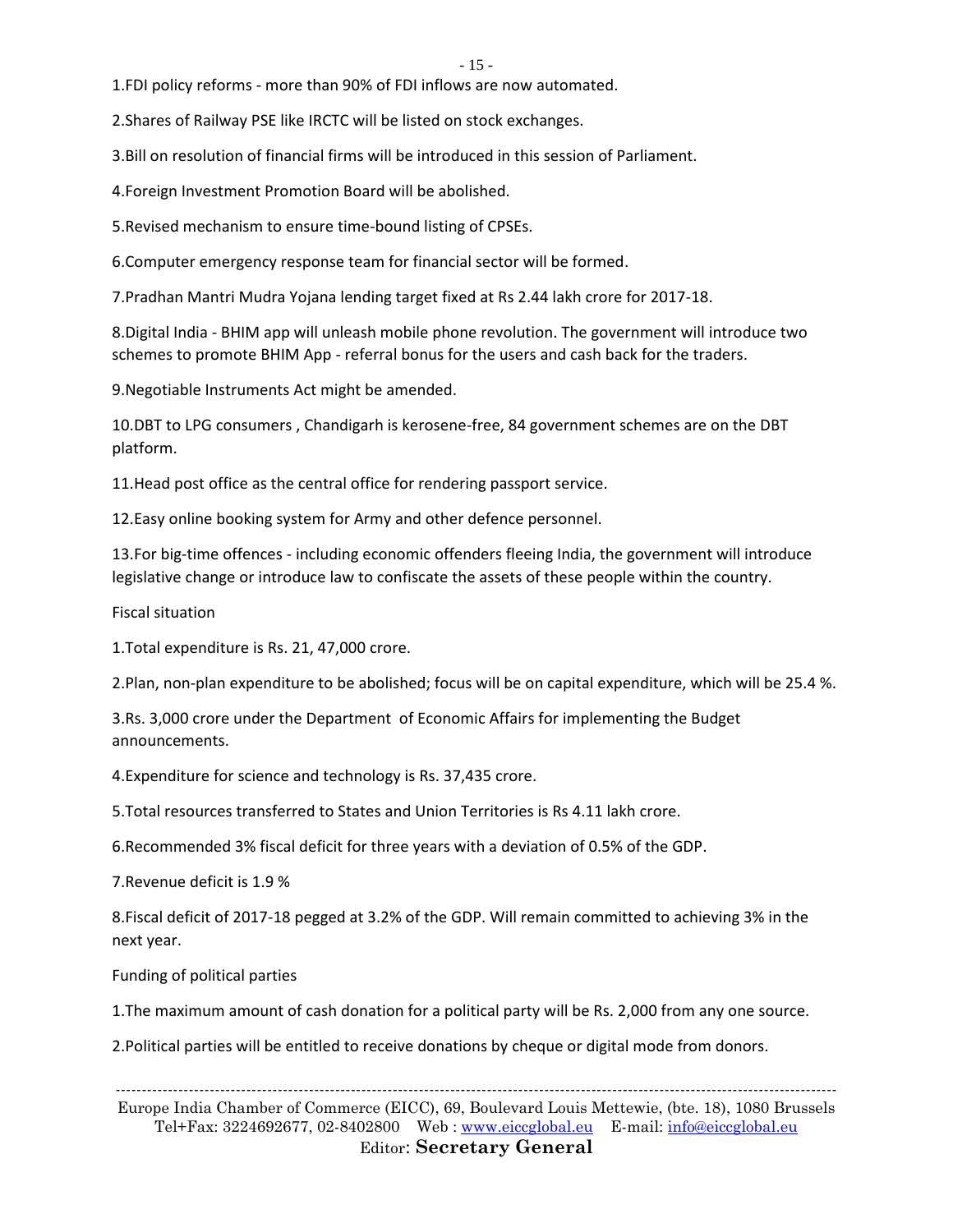3.An amendment is being proposed to the RBI Act to enable issuance of electoral bonds .A donor can purchase these bonds from banks or post offices through cheque or digital transactions. They can be redeemed only by registered political parties.

#### Defence sector

The defence sector gets an allocation of Rs. 2.74,114 crore.

#### Tax proposals

1.India's tax to GDP ratio is not favourable.

2.Out of 13.14 lakh registered companies, only 5.97 lakh firms have filed returns for 2016-17.

3.Proportion of direct tax to indirect tax is not optimal.

4.Individuals numbering 1.95 crore showed an income between Rs. 2.5 lakh to Rs. 5 lakh.

5.Out of 76 lakh individual assessees declaring income more than Rs. 5 lakh, 56 lakh are salaried.

6.Only 1.72 lakh people showed income of more than Rs. 50 lakh a year.

7.Between November 8 to December 30, deposits ranging from Rs. 2 lakh and Rs. 80 lakh were made in 1.09 crore accounts.

8.Net tax revenue of 2013-14 was Rs. 11.38 lakh crore.

9.Out of 76 lakh individual assessees declaring income more than Rs 5 lakh, 56 lakh are salaried.

10.1.95 crore individuals showed income between Rs. 2.5 lakh to Rs. 5 lakh.

11.Rate of growth of advance tax in Personal I-T is 34.8% in the last three quarters of this financial year.

12.Holding period for long term capital gain lowered to two years

13.Proposal to have a carry-forward of MAT for 15 years.

14.Capital gains tax to be exempted for persons holding land from which land was pooled for creation of the state capital of Andhra Pradesh.

15.Under the corporate tax, in order to make MSME companies more viable, there is a proposal to reduce tax for small companies with a turnover of up to Rs 50 crore to 25%. About 67 lakh companies fall in this category. Ninety-six % of companies to get this benefit.

16.The government proposes to reduce basic customs duty for LNG to 2.5% from 5%.

17.The Income Tax Act to be amended to ensure that no transaction above Rs 3 lakh is permitted in cash.

18.The limit of cash donation by charitable trusts is reduced to Rs 2,000 from Rs 10,000.

19.Net revenue loss in direct tax could be Rs. 20,000 crore.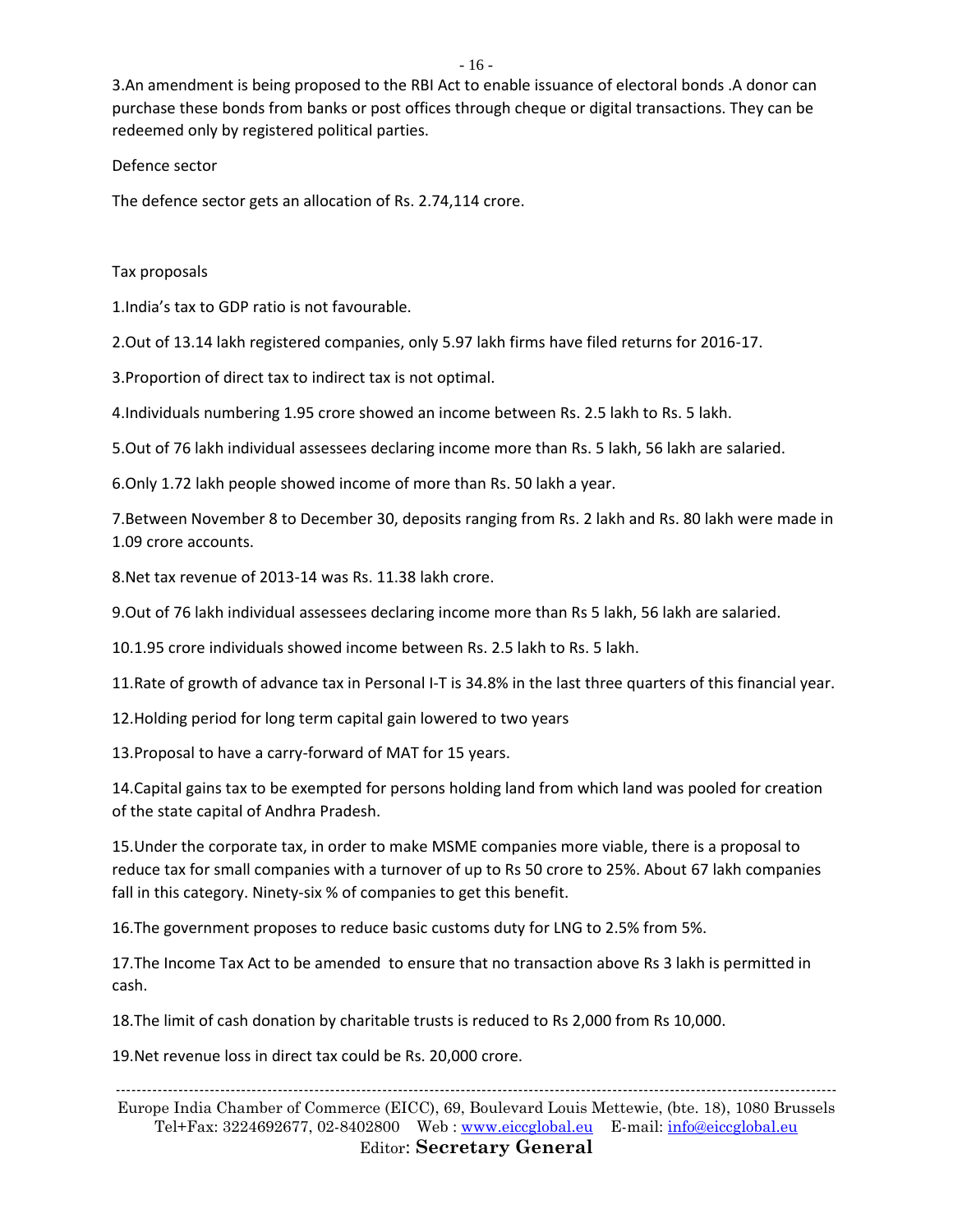Personal income tax

1.Existing rate of tax for individuals between Rs. 2.5- Rs 5 lakh is reduced to 5% from 10%.

2.All other categories of tax payers in subsequent brackets will get a benefit of Rs 12,500.

3.Simple one page return for people with an annual income of Rs. 5 lakh other than business income.

4.People filing I-T returns for the first time will not come under any government scrutiny

5.Ten % surcharge on individual income above Rs. 50 lakh and up to Rs 1 crore to make up for Rs 15,000 crore loss due to cut in personal I-T rate. 15 surcharge on individual income above Rs. 1 crore to remain.

#### **TCS appointed Strategic Partner of the European Business Summit**

- 2017 edition of the forum to outline a new strategy for Europe
- Leading platform for public-private dialogue between industry and government leaders in Europe

• TCS will serve as the Summit's exclusive Strategic Partner in an agreement concluded at the World Economic Forum in Davos

• Marks TCS' continued commitment to Europe and the growth of its Digital Economy

Tata Consultancy Services, a leading global IT services, consulting and business solutions organization, on 25 January announced a strategic partnership with the European Business Summit (EBS). Held annually in Brussels, the EBS is recognized as the foremost platform for dialogue between business and government leaders. Its 2016 edition attracted 2,400 delegates, including eight European Commissioners and the Presidents of the European Commission, European Parliament and European Council.

With representation from over 250 companies, the Summit is designed to provide an engaging exchange of ideas and perspectives. In recent years, Europe has navigated unprecedented challenges posed by the financial crisis, regional conflicts, refugee crises, a changing political landscape and more recently, Brexit. Questions have been raised about the design of EU institutions and their capacity to adapt to disruptive forces in business, technology and politics. The 2017 Summit will address these challenges and find pragmatic solutions for business and policy leaders through open dialogue.

Themed around "A new Narrative for Europe", the event will discuss industrial and trade strategy, employment and skills, sustainability and smart cities, amongst a wide range of topics, underpinned by the role of digital transformation in finding new opportunities and addressing existing challenges. This strategic partnership with the EBS is a further component of TCS' long term commitment to the region and will help propel greater dialogue on key issues facing the business and policy circles in the region.

Amit Bajaj, CEO Europe at TCS, commented: "This year Europe will celebrate the 60th anniversary of the Treaty of Rome where the European Economic Community was first established. In recent decades the region has seen tremendous growth and prosperity, driven in large part by a progressive and innovative business community. As we look forward there are undoubted challenges ahead but also many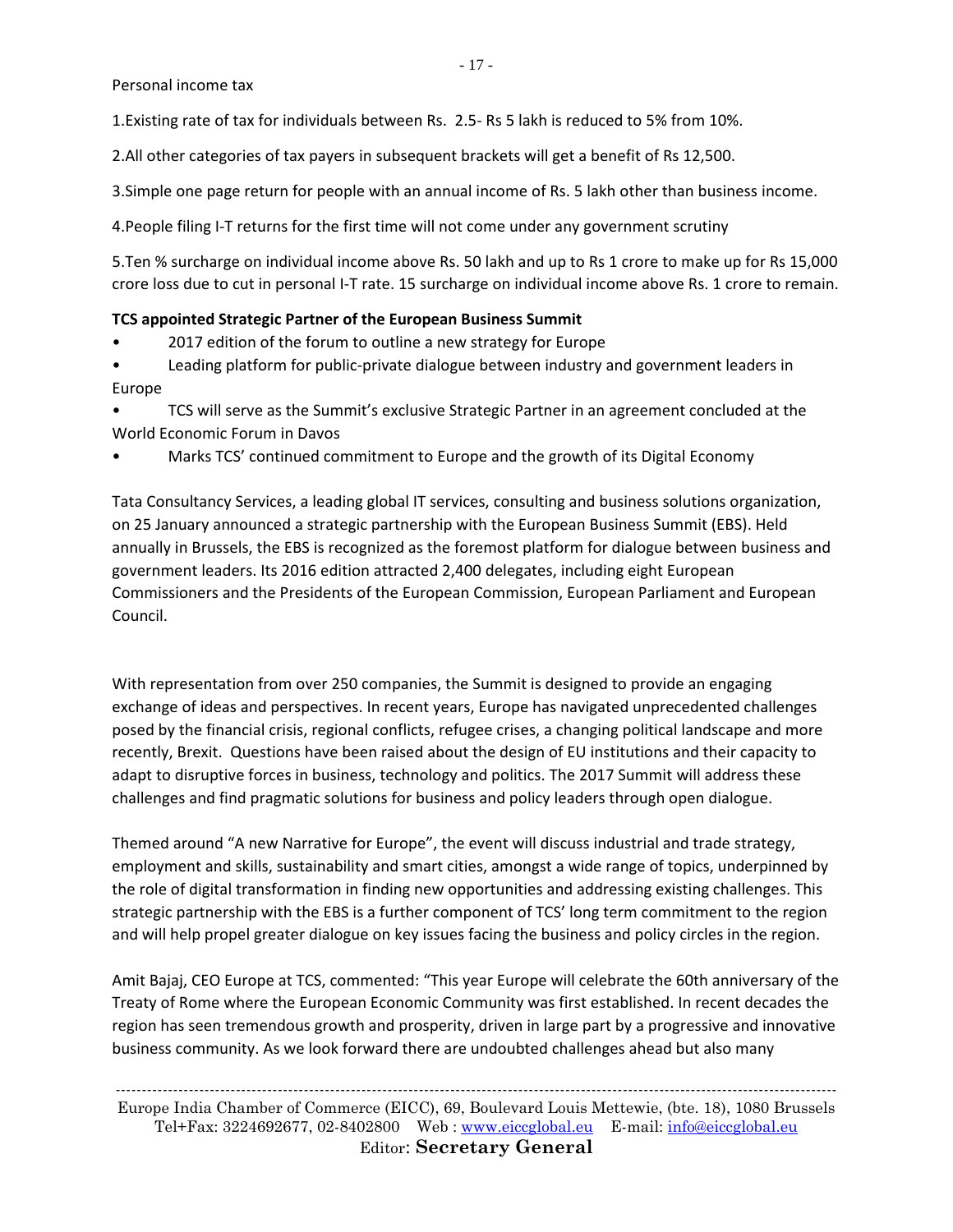- 18 -

opportunities. Probably the single largest opportunity is digital economy where the European Commission estimates growth of €415 billion a year if steps can be taken to support digital business.

He emphasized; "With the fourth industrial revolution bringing forth rapid change across all industries, and digital disruption reshaping entire sectors, it is essential that business and policy leaders come together to find the most inclusive way forward. We are honored to be playing an even bigger part in driving that debate through the European Business Summit."

With a growing footprint in 16 European countries, TCS works with over 350 leading companies and across the region, helping them evolve to the needs of the digital economy. In addition, TCS supports 220 European universities and schools to build vital digital skills, through training, scholarship programmes and internships. These investments are just one part of the company's commitment to help foster a vibrant digital economy that helps economies and communities thrive across the region.

Jean de Gheldere, CEO, European Business Summit, commented: "We are delighted to have Tata Consultancy Services as our Official Strategic Partner. Having a partner with a deep understanding of the importance of digital technology and how it can power Europe, will bring huge benefits to our endeavor EBS and, more importantly, help us serve the interests of Europe as a whole."

The European Business Summit (EBS) promotes the largest networking and debating events in Brussels. EBS is a key player in bringing business and politics together and aims to stimulate thinking on European issues that span politi¬cal, social and environmental challenges. Through its events and publications, EBS delivers an inspired and informed contribution to policy-making in Europe. EBS, under the provision of the Belgian Ministry of Foreign Affairs, is sup¬ported by the FEB (Federation of Enterprises in Belgium) and BUSINESSEUROPE. First established in 2000, the annual European Business Summit (EBS) attracts a representative audience evenly distributed across policy makers, businesses, trade and industry associations, consultancies, civil society and other groups.

Tata Consultancy Services is an IT services, consulting and business solutions organization that delivers real results to global business, ensuring a level of certainty no other firm can match. TCS offers a consulting-led, integrated portfolio of IT, BPS, infrastructure, engineering and assurance services. This is delivered through its unique Global Network Delivery Model™, recognized as the benchmark of excellence in software development. A part of the Tata group, India's largest industrial conglomerate, TCS has over 378,000 of the world's best-trained consultants in 45 countries. The company generated consolidated revenues of US \$16.5 billion for year ended March 31, 2016 and is listed on the BSE (formerly Bombay Stock Exchange) and the NSE (National Stock Exchange) in India.

#### **Rule amended on January 3: New Year GIFT for MNC law and audit firms**

The new amendment allows not only Indian law or accountancy firms to set up a base in GIFT, but even multinationals can directly advise upon international disputes or arbitration by setting up a base there. Economic Times published a news on 14 January that foreign law and accountancy firms now have a chance to operate in India on their own. On January 3, the ministry of commerce and industry amended a rule allowing such foreign firms to set up offices and advise clients from SEZs. The move will initially benefit Gujarat International Finance Tec-City (GIFT).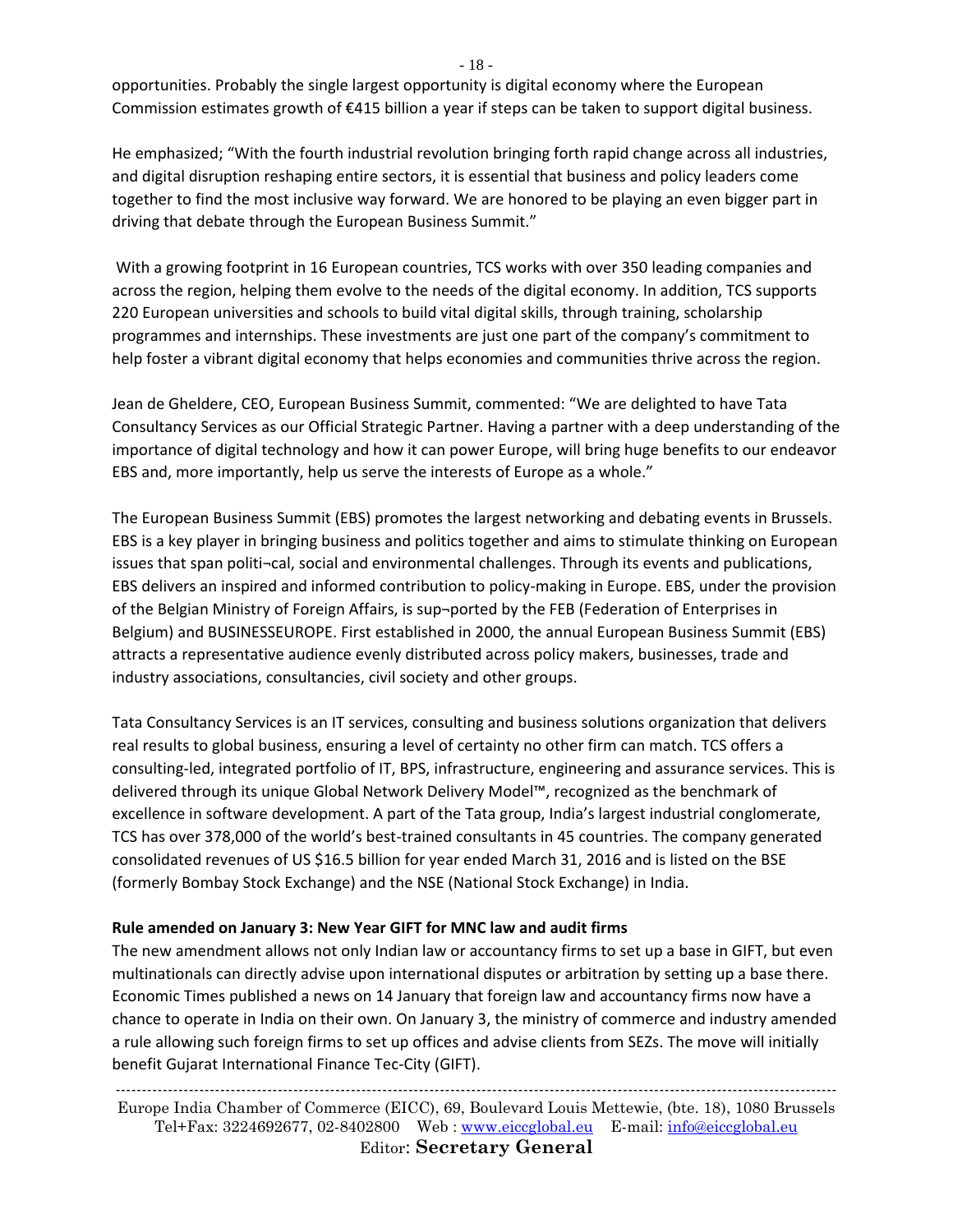Current regulations so far do not permit multinational law firms to operate in the country. Indian law and accountancy firms were also not allowed to operate from any of the SEZs. That rule has now been amended which would benefit financial centres.

The notification, dated January 6 but issued on January 3, by the department of commerce allows foreign law and accountancy firms to be established in SEZs. The earlier version of the rule, prior to the amendment, had excluded legal services and accounting.

"This will be the big enabler for the legal and accounting firms to expand their services in multi-services SEZ with IFSC (International Finance Service Centre) and thereby export their services to various global players," said Nitin Potdar, partner, J Sagar, a law firm. As of now, only GIFT is a multi-services SEZ with an IFSC in India.

"Until now, no foreign law firm could operate in India and not even Indian firms were allowed to provide their services in any of the SEZs. The new amendment allows not only Indian law or accountancy firms to set up a base in GIFT, but even multinationals can directly advise upon international disputes or arbitration by setting up a base there," Dipesh Shah, head, IFSC at GIFT, told ET.

While many foreign professional services firms such as Deloitte, PwC, KPMG and EY are present in India, they cannot directly operate as auditors and require an Indian affiliate. This amendment does away with that requirement at least in the case of GIFT.

#### 'CATALYST FOR ECO ACTIVITIES'

Many Indian law firms have been opposing the entry of multinational law firms in India for some time. Going ahead, many multinationals could set up base in India but they will only be able to advise on cross-border transactions or disputes. Some are also looking to quickly take advantage of this and set up base in GIFT.

"Allowing law firms in GIFT for arbitration or other work would work as a catalyst for economic activities in the country. We ourselves are in discussions to set up an office in GIFT," said Nishith Desai, founder of law firm Nishith Desai Associates.

But the amendment does not permit foreign law firms to advise Indian clients on local businesses and regulations. Their advice and help would be strictly restricted to arbitrations fought in GIFT, international mergers and acquisitions, international taxation or any other advice for operations outside India.

Industry experts say some foreign law firms may consider partnerships with Indian firms under the arrangement. There could also be stiff competition as both Indian and foreign firms would compete for the same clients in GIFT.

"Many law firms may set up their base in GIFT but that would take some time. And I am a firm believer that it would only lead to betterment of all law firms," said Desai.

#### **India rejects attempts by EU, Canada for global investment agreement**

India had asked all nations, with which it has BITs, to re-negotiate those agreements on the basis of the new draft text of BIT.

------------------------------------------------------------------------------------------------------------------------------------------ Europe India Chamber of Commerce (EICC), 69, Boulevard Louis Mettewie, (bte. 18), 1080 Brussels Tel+Fax: 3224692677, 02-8402800 Web : [www.eiccglobal.eu](http://www.eiccglobal.eu/) E-mail: [info@eiccglobal.eu](mailto:info@eiccglobal.eu)

Editor: **Secretary General**

- 19 -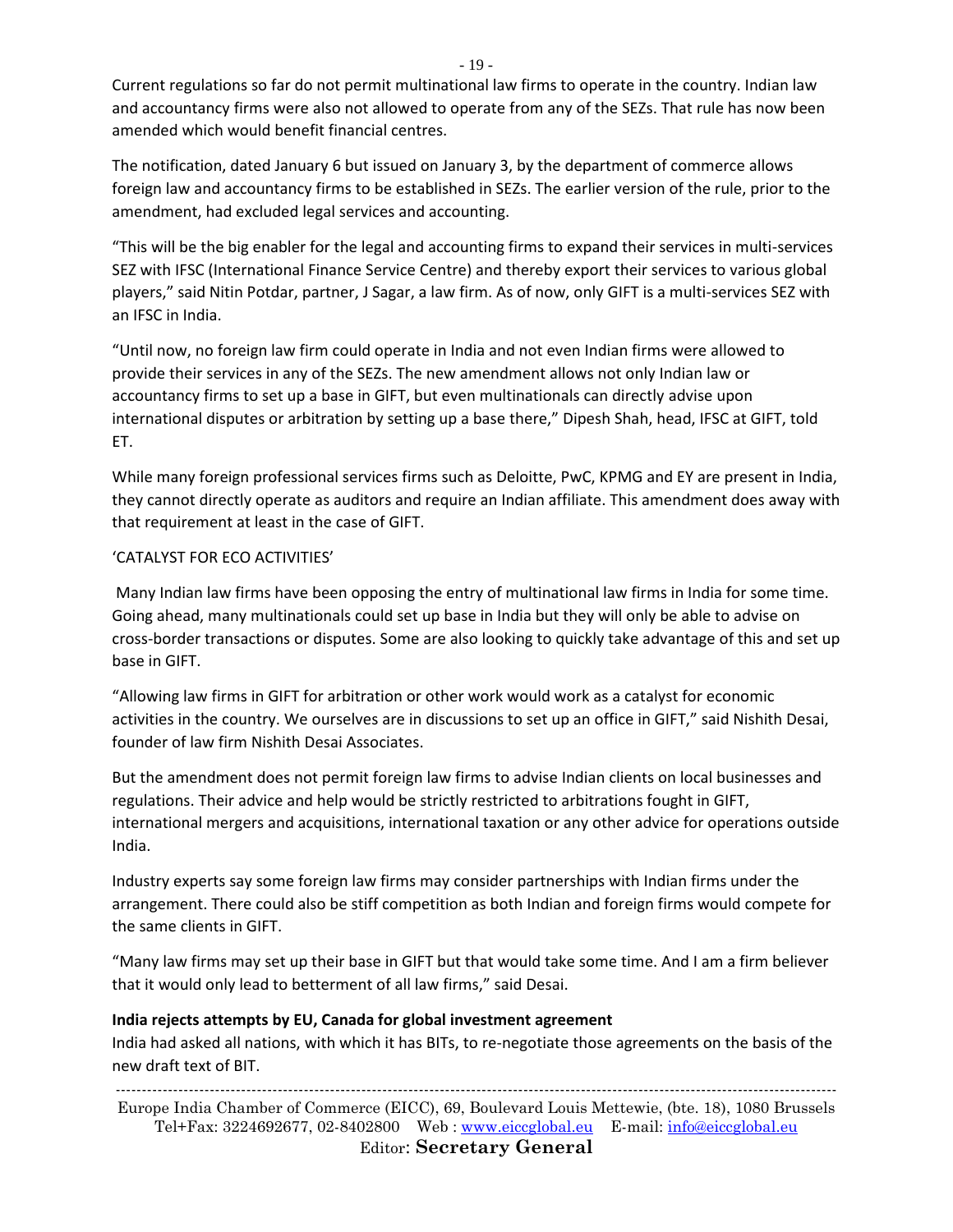India, along with Brazil, Argentina and some other nations, has rejected an informal attempt by the European Union (EU) and Canada to work towards a global investment agreement at the World Trade Organisation (WTO)-level that would incorporate a contentious Investor-State Dispute Settlement (ISDS) mechanism.

The ISDS mechanism has become contentious as it permits companies to drag governments to international arbitration without exhausting the local remedies and claim huge amounts as compensation citing losses they suffered due to reasons, including policy changes.

"The EU and Canada have inked an investment pact that has incorporated the contentious ISDS. At the meeting (of trade ministers of select countries held on the side lines of the recently held World Economic Forum in Switzerland), they wanted the investment pact to be the template for a similar multilateral agreement. India summarily rejected such an idea," Commerce and Industry Minister Nirmala Sitharaman told reporters. Japan also opposed the idea on the grounds of the costs involved in international arbitration, she said.

"Only after all local options have been exhausted for settling disputes between a corporate and a government, do we want to permit issues to be taken up in international arbitration tribunals. Such provisions could be a part of bilateral agreements but they can't be allowed in a multilateral agreement," Ms.Sitharaman said.

She said at the recent trade ministers' meeting held in Switzerland, India pushed for discussions on its proposal for a Trade Facilitation in Services (TFS) Agreement at the WTO-level. The pact, among other things, aims to facilitate easier movement of skilled workers and professionals across borders for shortterm work.

"The TFS proposal was something which the WTO director-general himself welcomed. The TFS has never been a bargaining chip for India and it will never be one," Ms.Sitharaman said when asked if India will dilute its position on the proposed investment pact if the developed world agreed to India's demands for a TFS pact. Meanwhile, the EU has indicated to India that it wants to first conclude talks on a new Bilateral Investment Treaty (BIT) with India and then restart negotiations on the proposed bilateral free trade agreement. "I asked the EU Trade Commissioner when the free trade negotiations could re-start. She said they are interested in getting the investment agreement negotiated," Ms. Sitharaman said. A year ago, India had asked all nations, with which it has BITs, to re-negotiate those agreements on the basis of the new draft text of BIT.

#### **India Inc seals \$52-bn M&As in 2016; eyes bigger deals in '17**

Corporate boardrooms remained abuzz with deal activities in 2016 with mergers and acquisitions worth over USD 52-billion and the tally may get even bigger in the new year on growing interest of global investors in the Indian businesses.

The surge in deal value this year was largely driven by big-ticket transactions and consolidation in many sectors, experts said, while adding that similar trends may continue going forward in 2017.

They said the new year looks promising in terms of domestic, inbound as well as outbound deals, but this outlook is dependent on macro-economic trends and reforms in sectors like infrastructure and power among others.

 $-20-$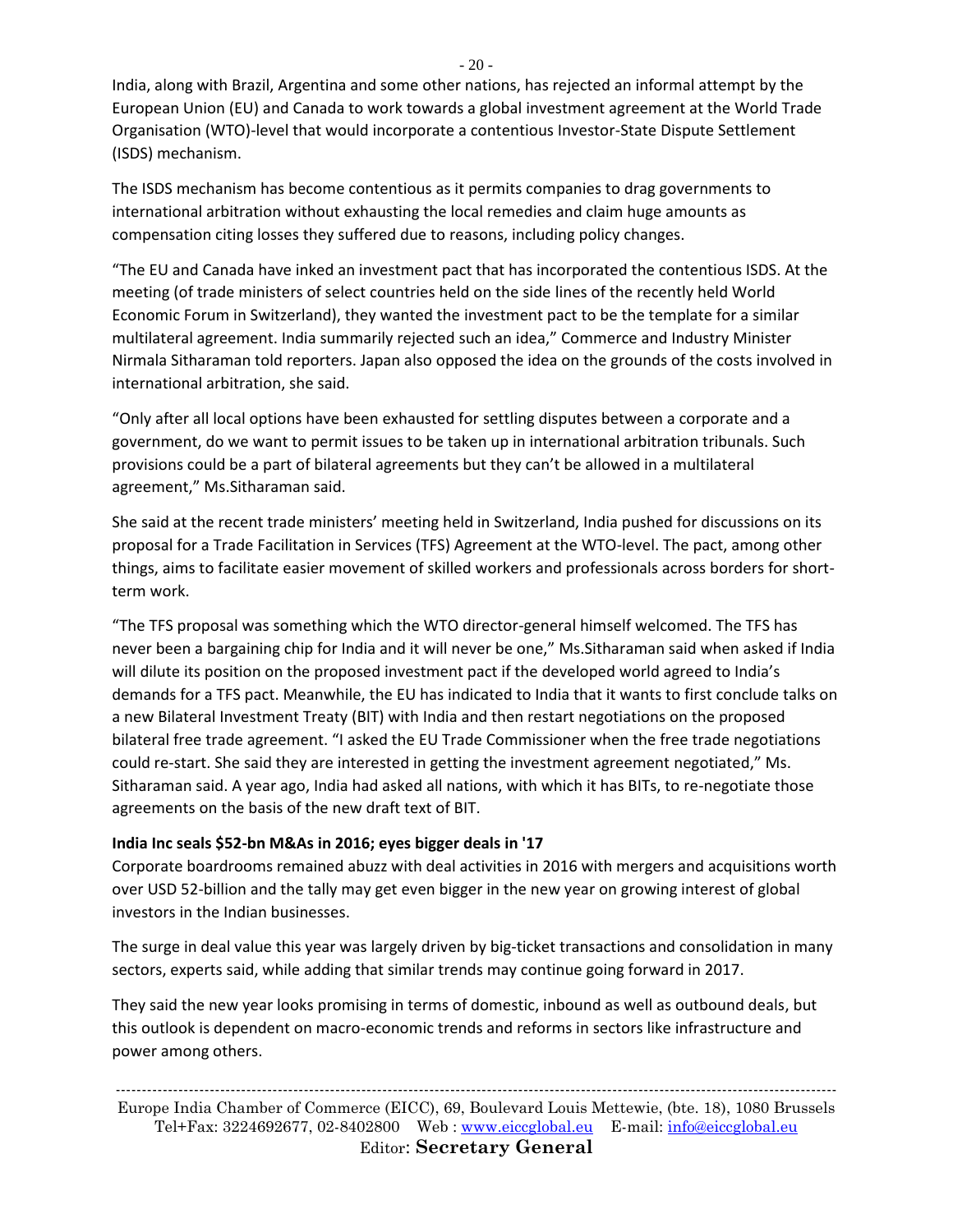According to consultancy major EY, the total quantum of announced deal value for 2016 is estimated at USD 52.6 billion, sharply higher than USD 31.3 billion in 2015, though the deal count declined to 756 deals (from 886 deals in 2015).

"The M&A activity in 2017 is expected to stay positive owing to continued interest of financial and strategic investors in the Indian economy. Sectors like technology, life sciences and financial services are expected to attract significant investor attention in 2017," said Ajay Arora, Partner, Transaction Advisory Services, EY. In the near term, experts believe, there could be some slowdown in M&A activity but in the medium to long term, demonetisation and GST will act as a catalyst to fuel increased deal activity over the coming years.

While experts are unanimous in M&As getting a further boost in the new year, some other major consultancies such as PwC and Grant Thornton pegged the 2016 deal tally lower at USD 44.6 billion and USD 35 billion respectively.

"GST could result in improved bottom line for most of the corporates which could improve valuations and it also removes bottlenecks in tax structure and makes it more efficient which would mean more savings for corporates and the benefits of which would be passed on to consumers as well," Mergermarket India Bureau Chief Savitha Kraman said.

Moreover, both the reforms are expected to shift the focus from unorganised sector to the organised sector and this in turn would add to the attractiveness of India as an investment destination.

Since the economic environment may be a bit volatile in 2017 owing to various domestic and global factors — this could actually spur further consolidation in the domestic markets. This would include infrastructure and the core sectors, financial services as well as e-commerce businesses.

Pavan Kumar Vijay, Founder of Corporate Professionals, believes the government's digital push would certainly help the internet start-up companies. Paytm and similar companies playing on technology and helping India survive the cashless economy would be the biggest beneficiaries.

Regarding GST, he said "It would help in ease of business also but it is not likely to come before September 2017 and the first year of implementation would have its own challenges. So its benefits would be seen only after 12-18 months from now".

#### **India's Contribution To World GDP To Reach 17% this Year**

India grew fastest among major economies worldwide at over 7.5 pct in 2016 and will continue to drive global growth in 2017 with its share in the world GDP expected to rise to 17 pct, a study said recently.

"Asia will remain the fastest-growing region of the world, but the spotlight will shift away from China to India and Indonesia," PwC's global economy watch (GEW) said, adding that Indonesia is set to become the world's 16th trillion dollar economy.

According to the projections Chinese growth to remain at around the 6 pct mark, while India's contribution to world GDP growth could reach almost 17 pct this year.

The study noted that China will feel the costs of higher private sector debt burden.

------------------------------------------------------------------------------------------------------------------------------------------ Europe India Chamber of Commerce (EICC), 69, Boulevard Louis Mettewie, (bte. 18), 1080 Brussels Tel+Fax: 3224692677, 02-8402800 Web : [www.eiccglobal.eu](http://www.eiccglobal.eu/) E-mail: [info@eiccglobal.eu](mailto:info@eiccglobal.eu) Editor: **Secretary General**

- 21 -